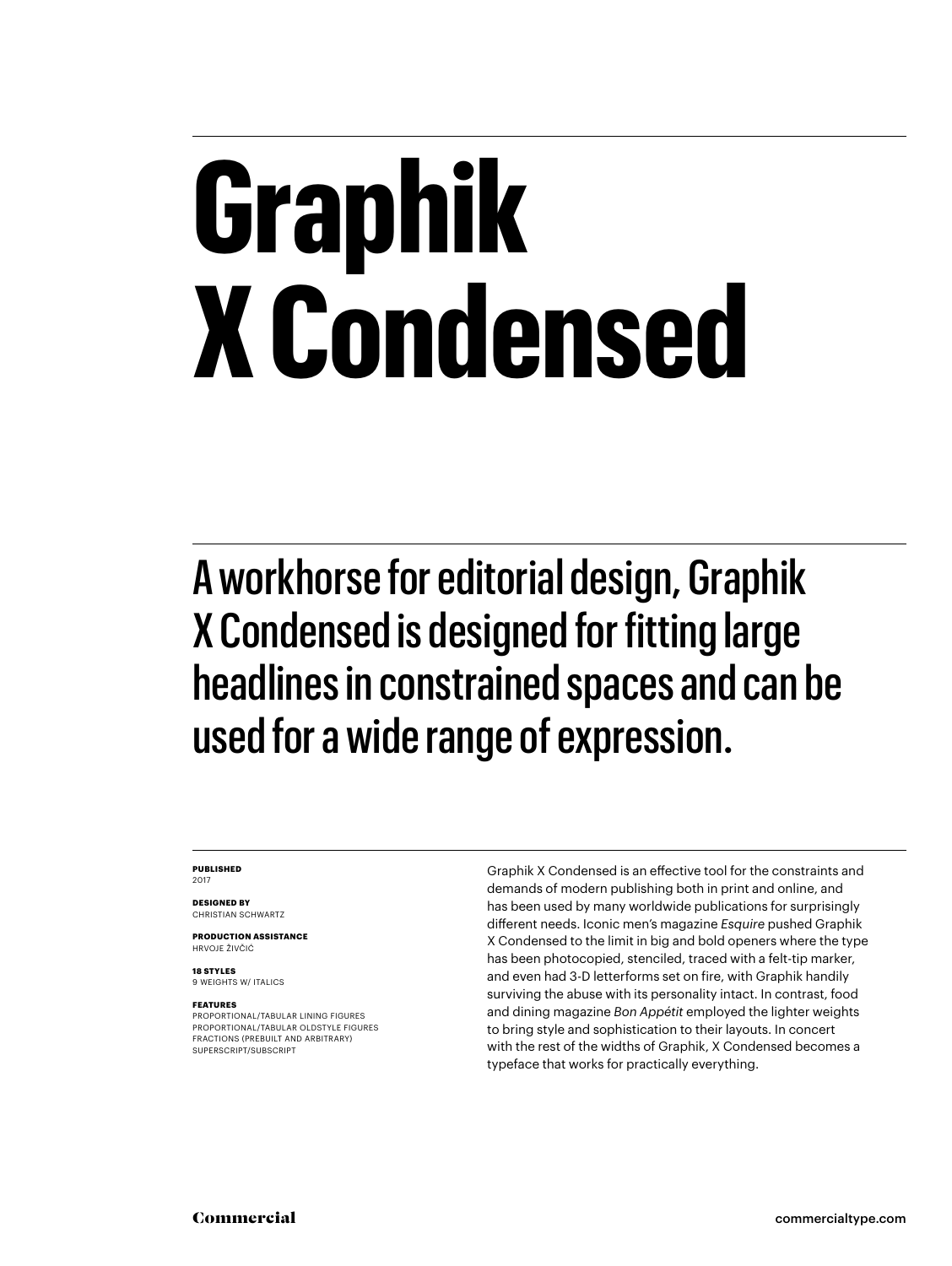Graphik X Condensed Thin *Graphik X Condensed Thin Italic* Graphik X Condensed Extralight *Graphik X Condensed Extralight Italic* Graphik X Condensed Light *Graphik X Condensed Light Italic* Graphik X Condensed Regular *Graphik X Condensed Regular Italic* Graphik X Condensed Medium *Graphik X Condensed Medium Italic* **Graphik X Condensed Semibold** *Graphik X Condensed Semibold Italic* **Graphik X Condensed Bold** *Graphik X Condensed Bold Italic* Graphik X Condensed Black *Graphik X Condensed Black Italic* Graphik X Condensed Super *Graphik X Condensed Super Italic*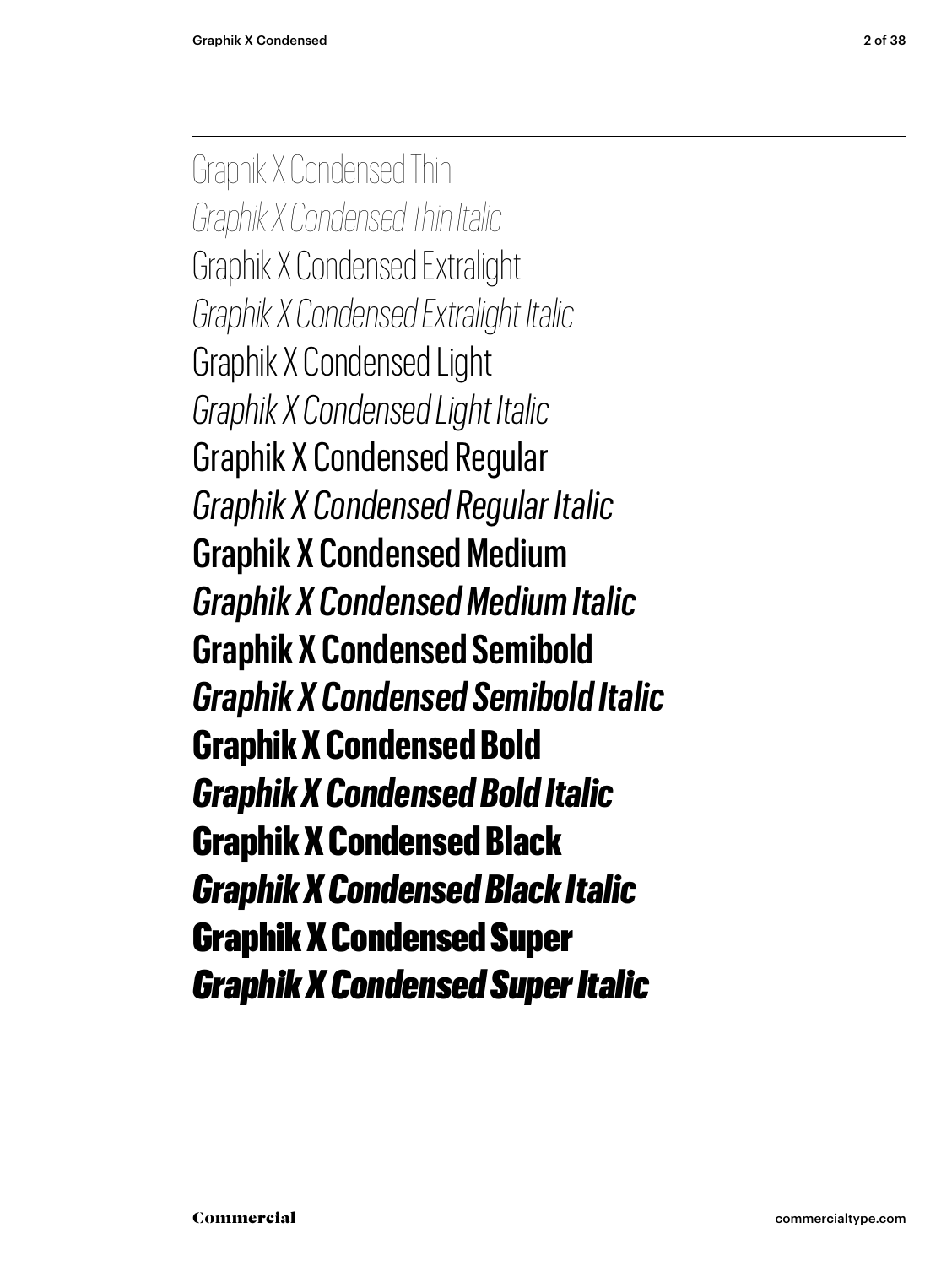# KONINKLIJK Celebrating

GRAPHIK X CONDENSED THIN, 150 PT



GRAPHIK X CONDENSED THIN ITALIC, 150 PT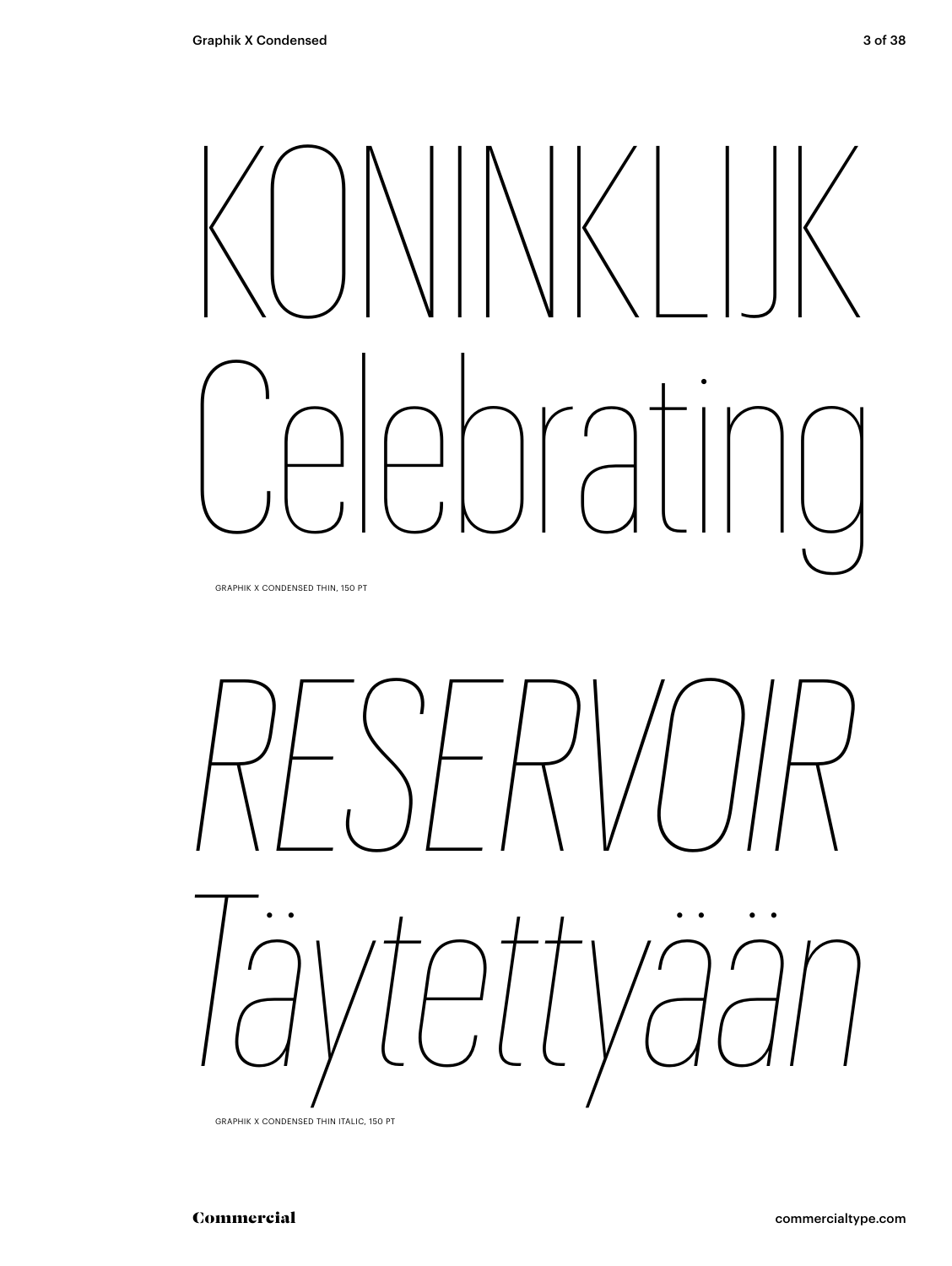## FREEWAYS Segurança GRAPHIK X CONDENSED EXTRALIGHT, 150 PT

# *MONARCH Particolare*

GRAPHIK X CONDENSED EXTRALIGHT ITALIC, 150 PT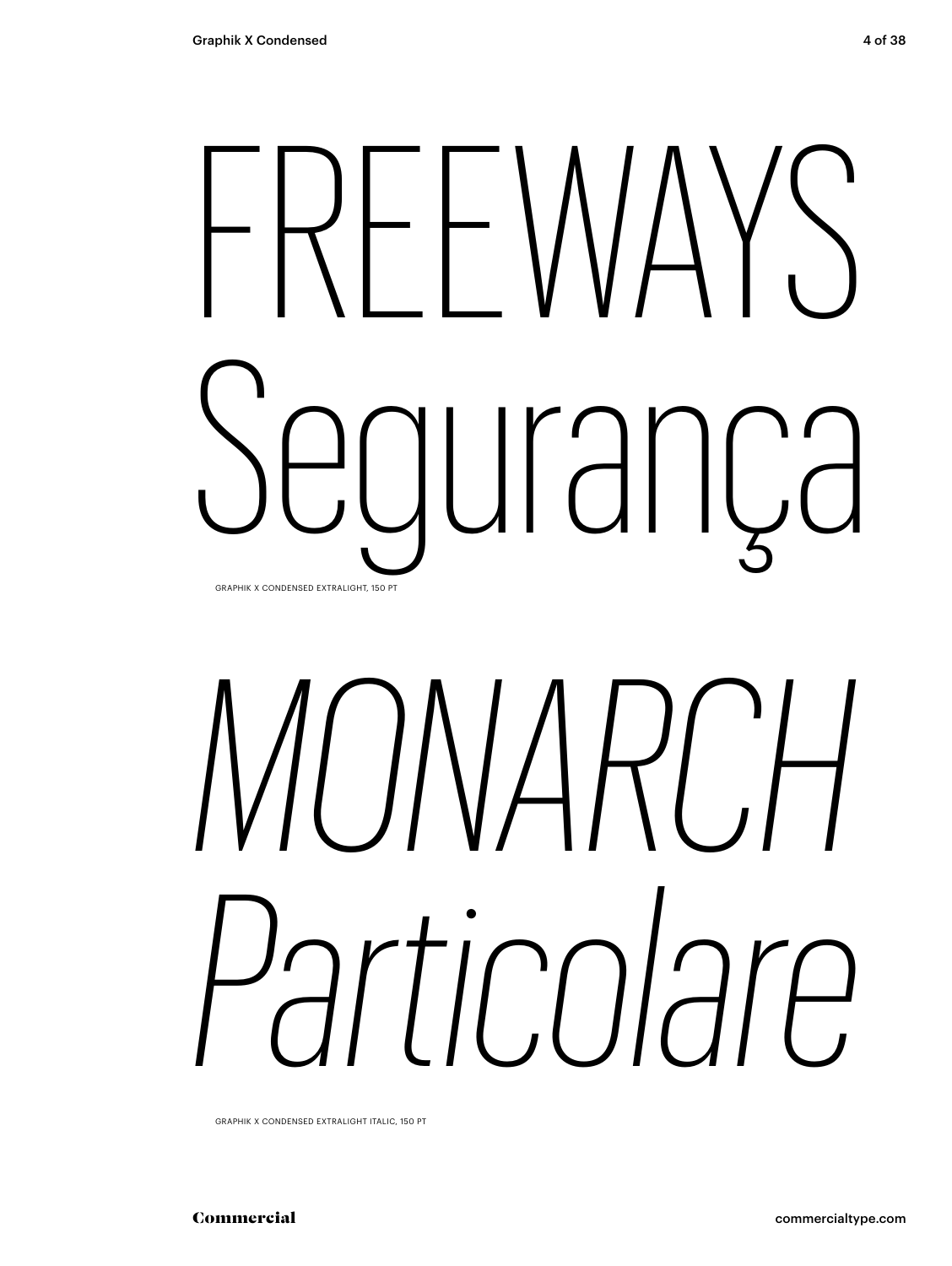## REGALTAS Poglądów GRAPHIK X CONDENSED LIGHT, 150 PT [ALTERNATE a]

# *STAÐSETT Witnesses*

GRAPHIK X CONDENSED LIGHT ITALIC, 150 PT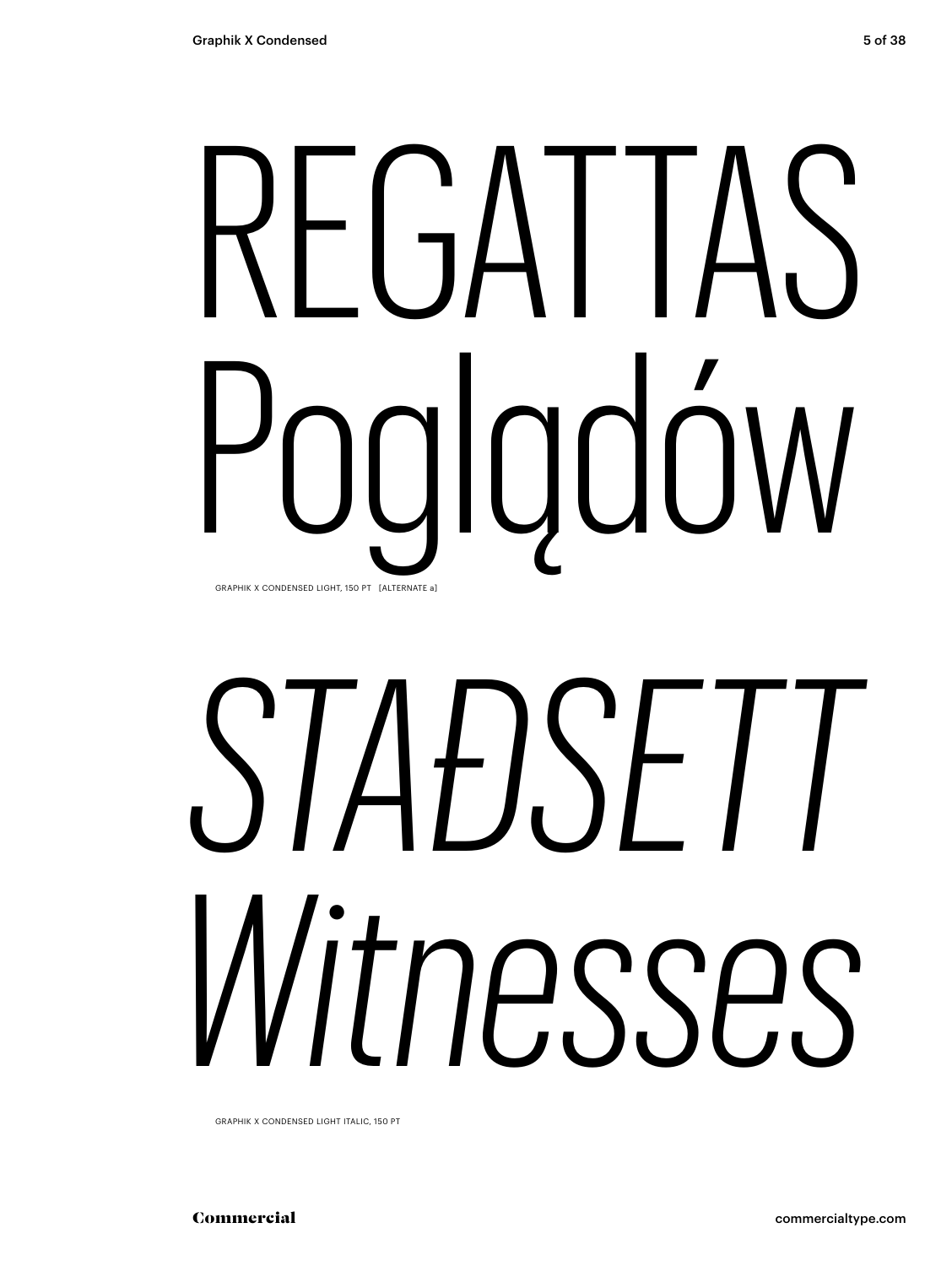# SØLØVER Wracking

GRAPHIK X CONDENSED REGULAR, 150 PT

# *JOVIALLY Kõhukilpi*

GRAPHIK X CONDENSED REGULAR ITALIC, 150 PT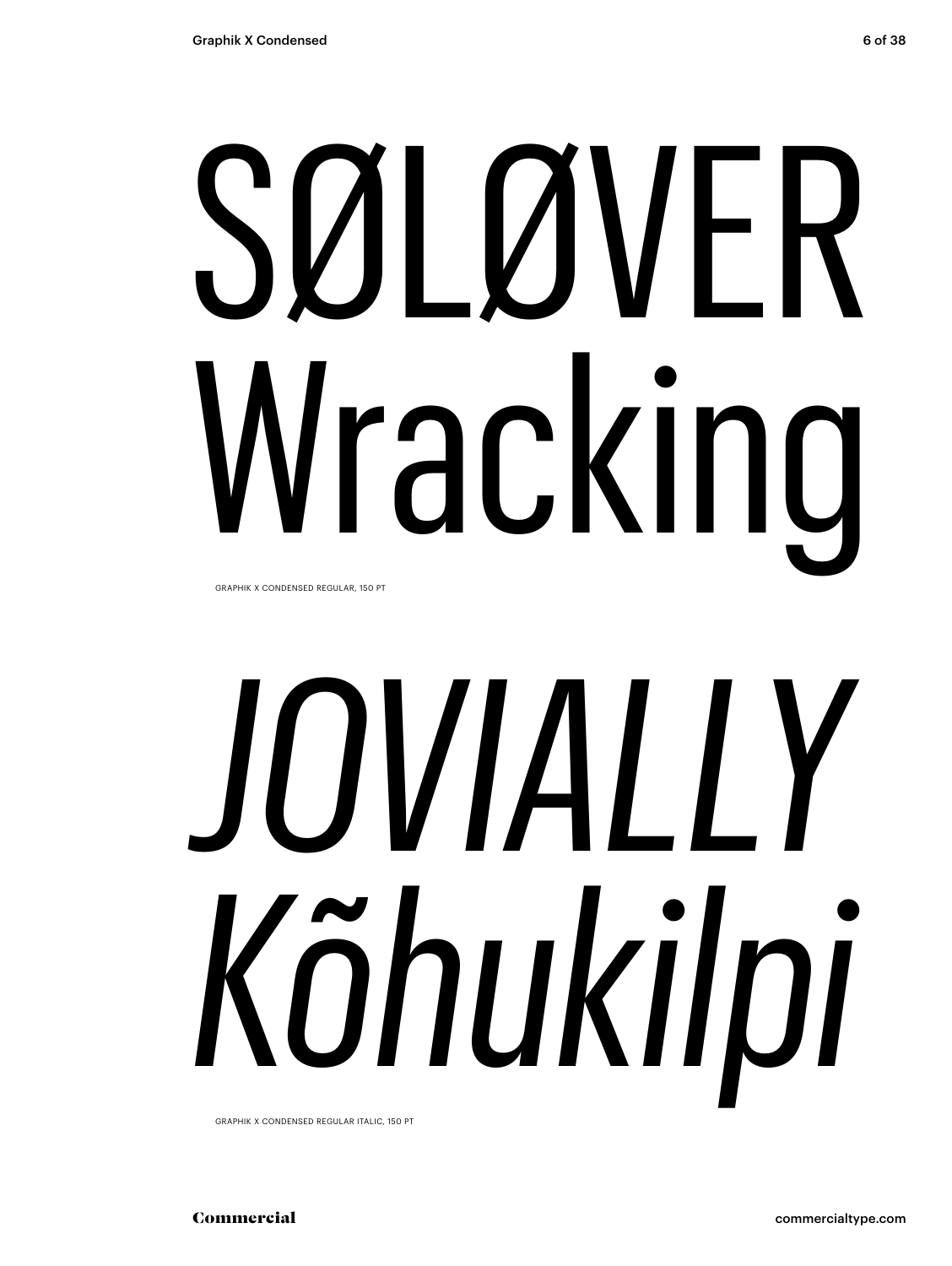# ESPÈCES Facilities

GRAPHIK X CONDENSED MEDIUM, 150 PT [ALTERNATE t]

# *NAJBLIŽI Equative*

GRAPHIK X CONDENSED MEDIUM ITALIC, 150 PT [ALTERNATE a]

Commercial commercialtype.com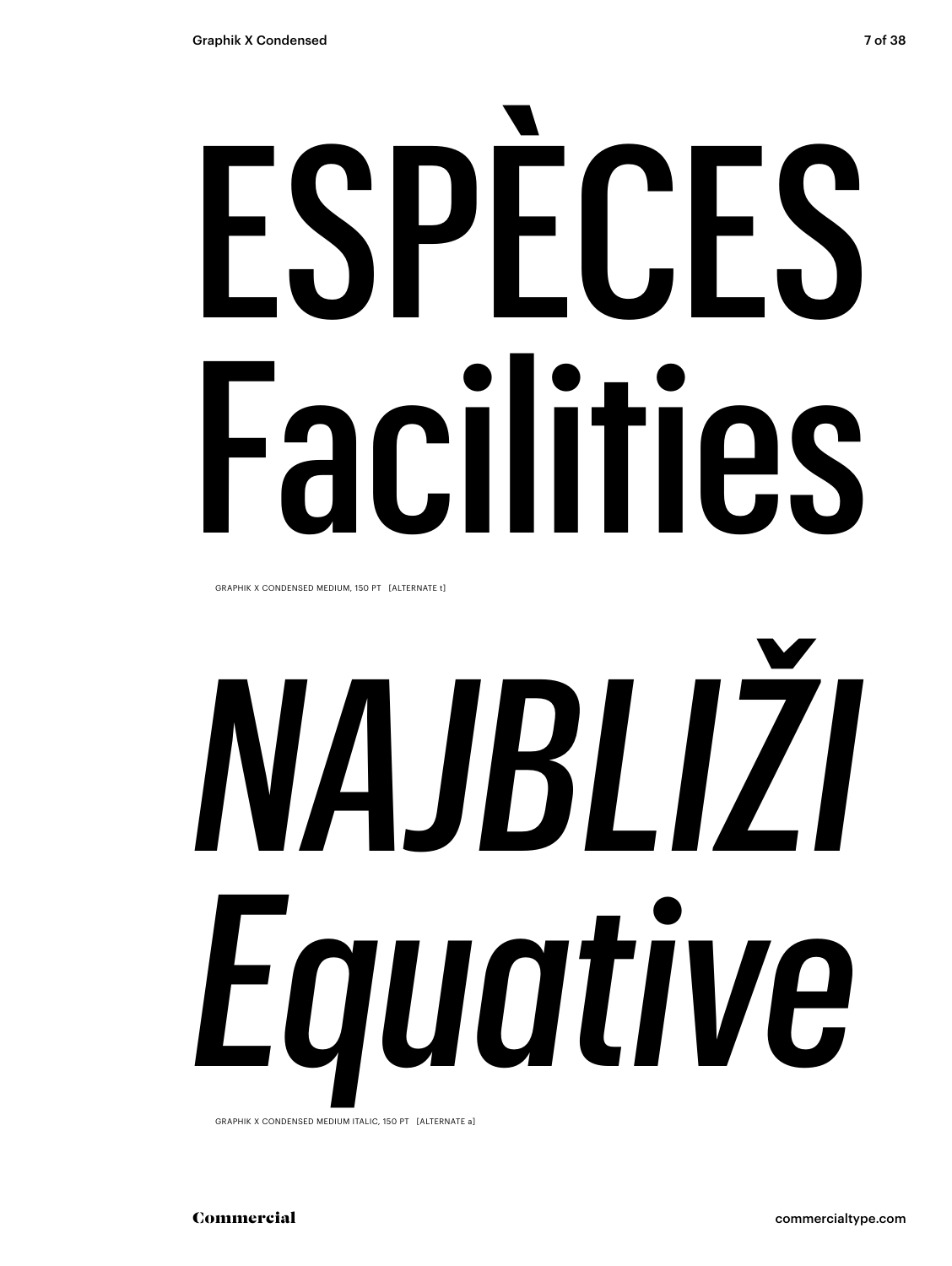# **FIGURES Sjælland**

GRAPHIK X CONDENSED SEMIBOLD, 150 PT [ALTERNATE a]

# *VYŘEŠIT Councils*

GRAPHIK X CONDENSED SEMIBOLD ITALIC, 150 PT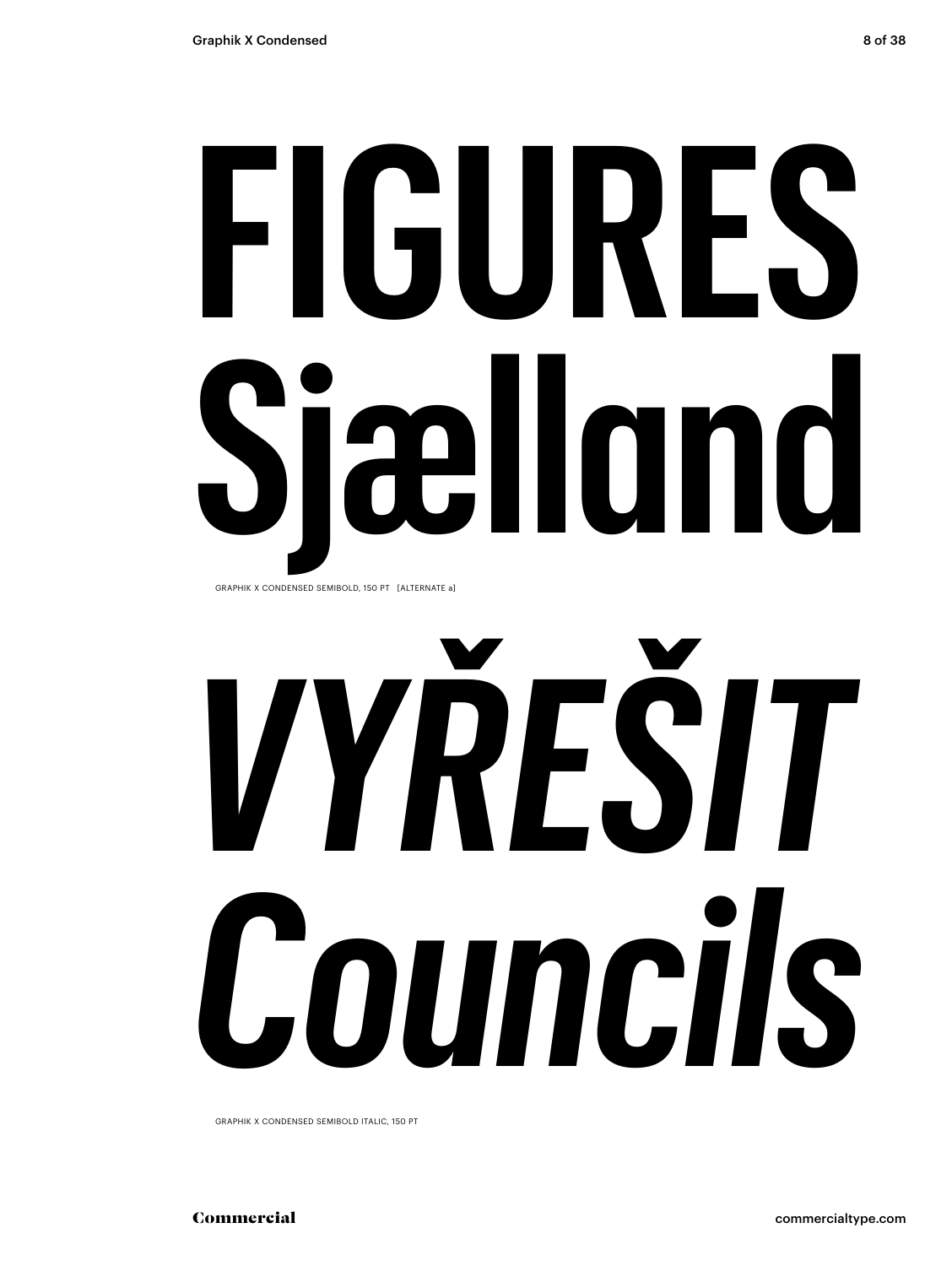## **BREMEN Inquired** GRAPHIK X CONDENSED BOLD, 150 PT

# *KÖPPEN Satellite*

GRAPHIK X CONDENSED BOLD ITALIC, 150 PT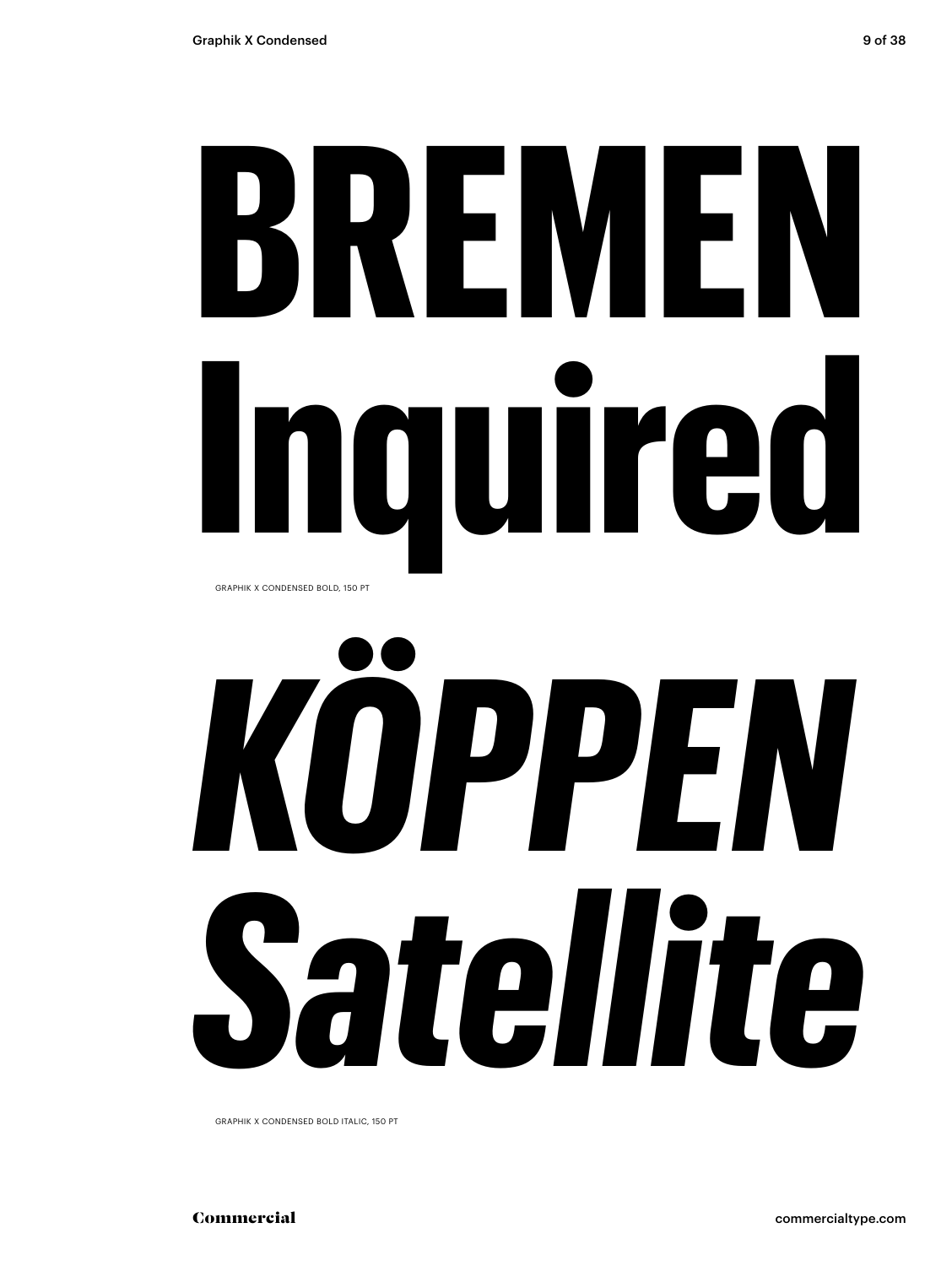# RÅDFØR Coveted

GRAPHIK X CONDENSED BLACK, 150 PT

# *DOZENS Größten*

GRAPHIK X CONDENSED BLACK ITALIC, 150 PT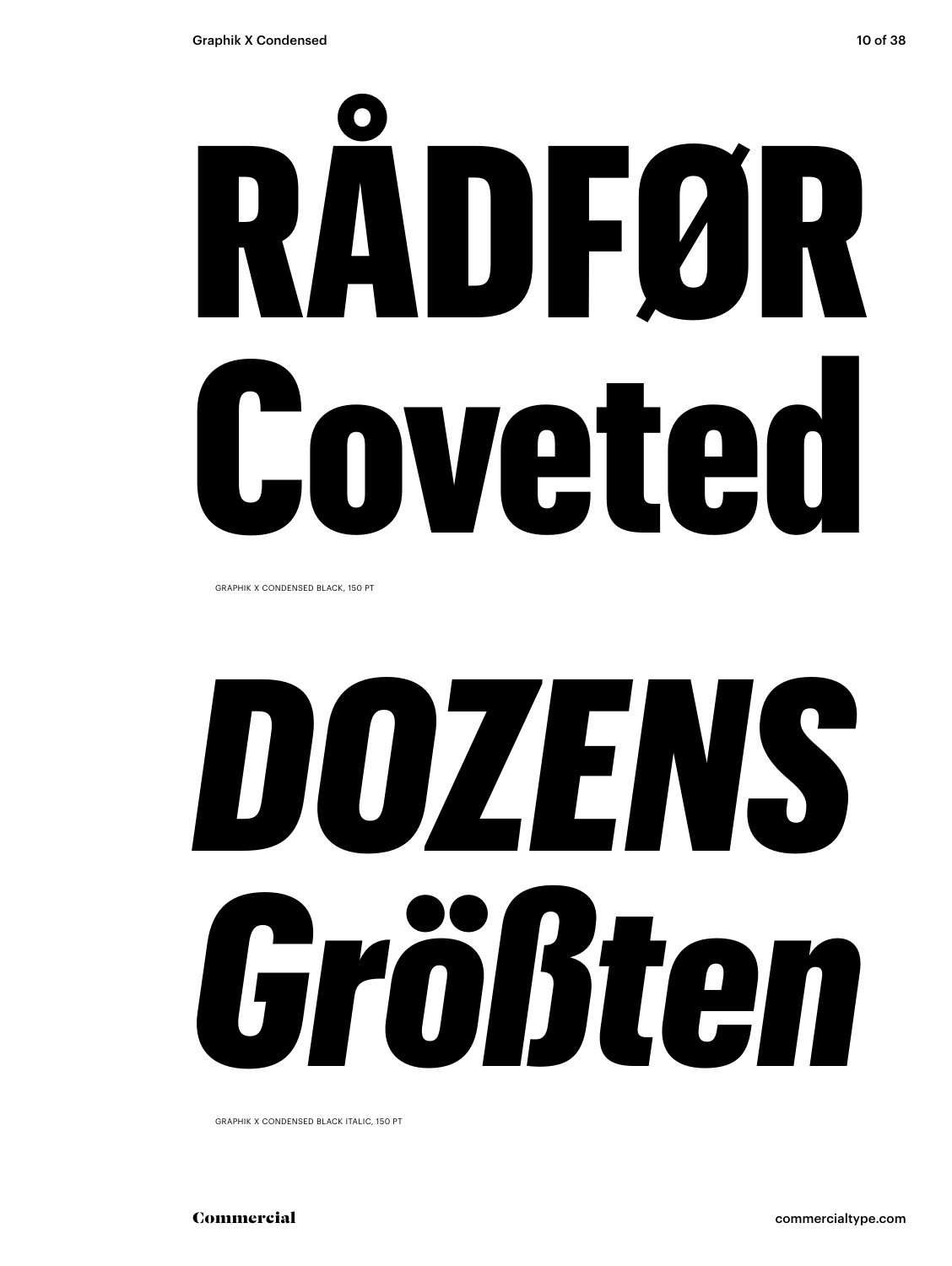

GRAPHIK X CONDENSED SUPER, 150 PT



GRAPHIK X CONDENSED SUPER ITALIC, 150 PT [ALTERNATE a]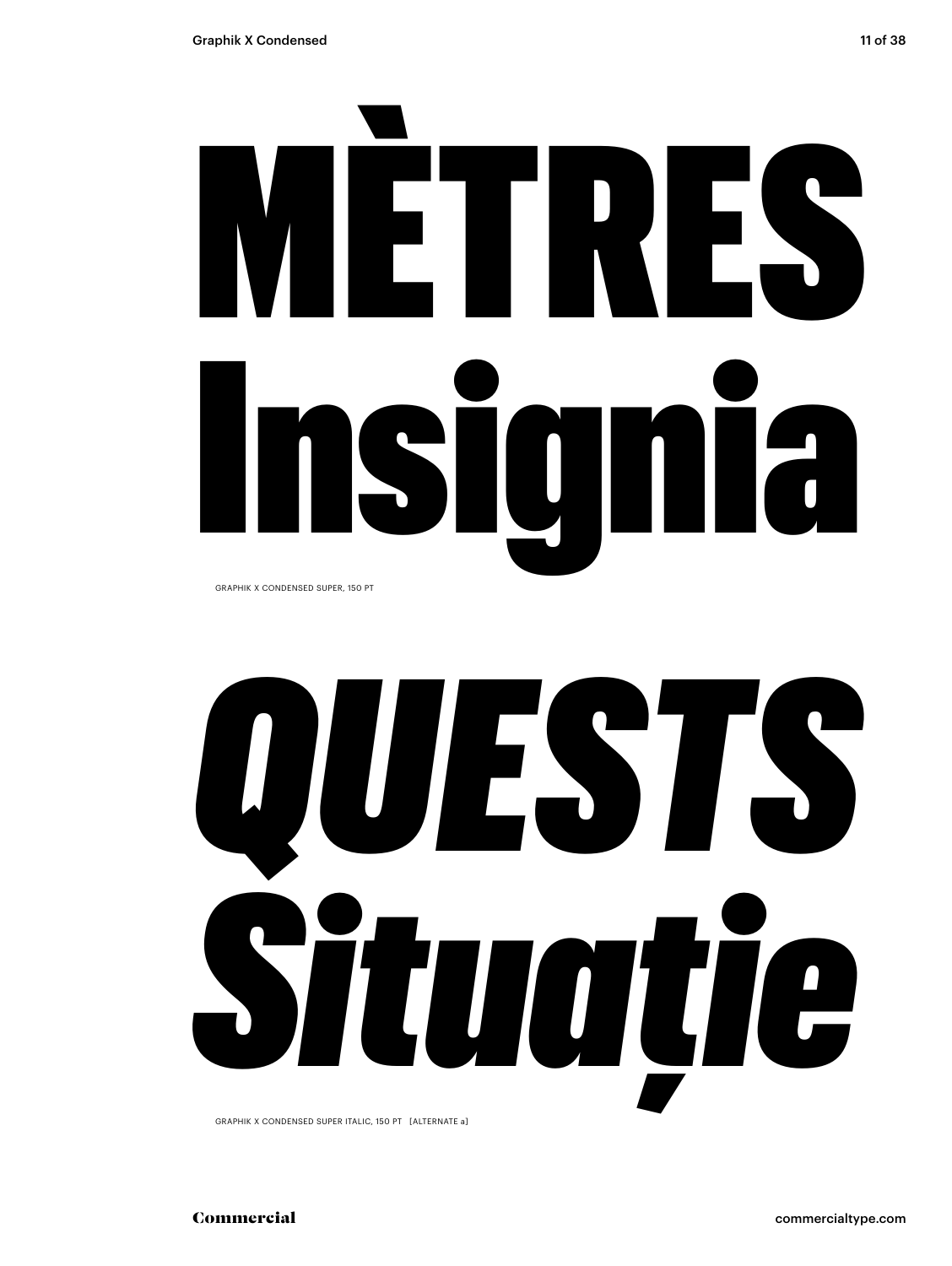## Durumundadırlar ESPECIALIZADOS Conservationists

GRAPHIK X CONDENSED THIN, 100 PT [ALTERNATE a]



GRAPHIK X CONDENSED THIN ITALIC, 100 PT [ALTERNATE t]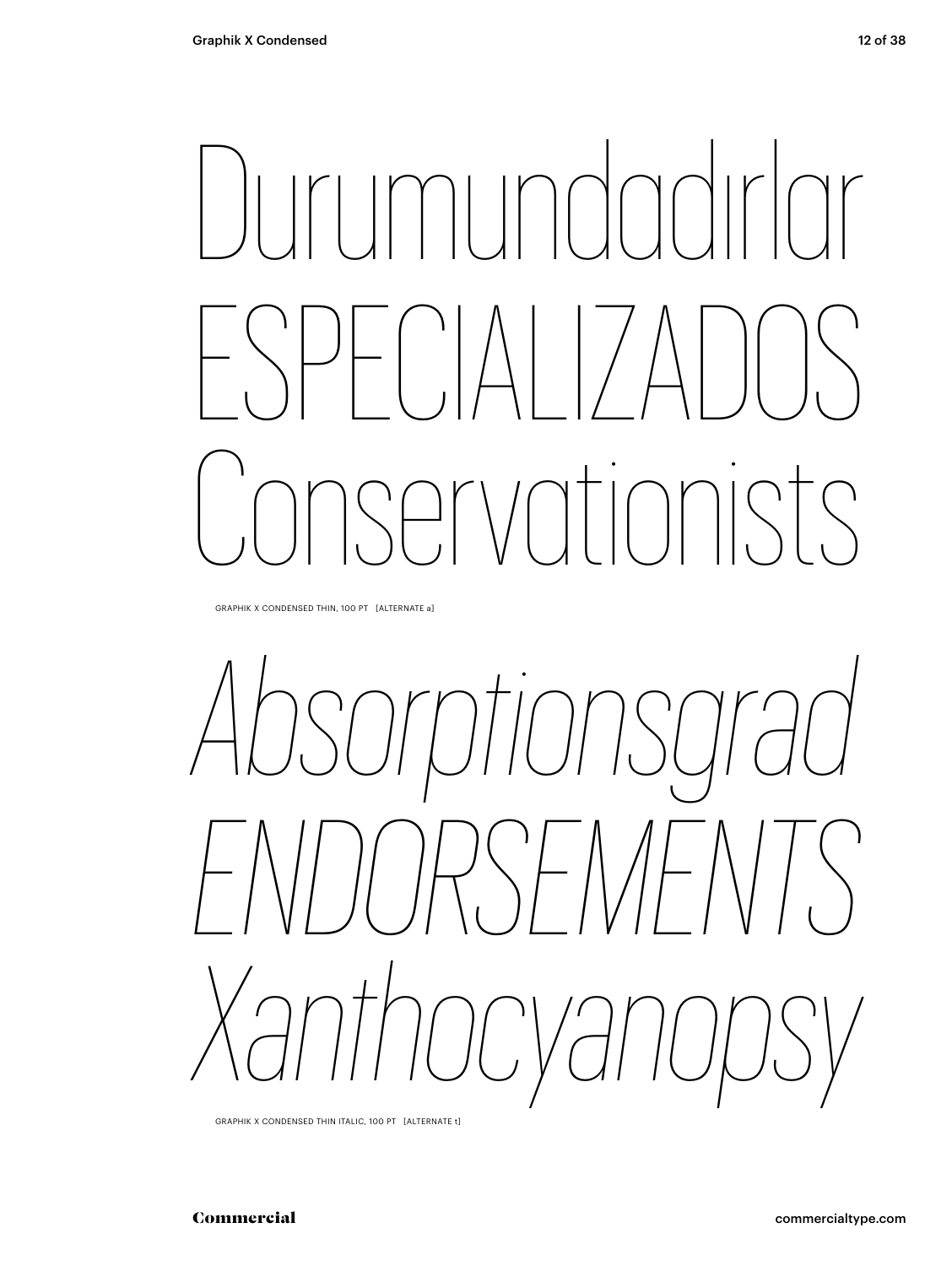## Counterbalance MENGHASILKAN Développement

GRAPHIK X CONDENSED EXTRALIGHT, 100 PT

# *Decelerometers BEGRÆNSENDE Morphologically*

GRAPHIK X CONDENSED EXTRALIGHT ITALIC, 100 PT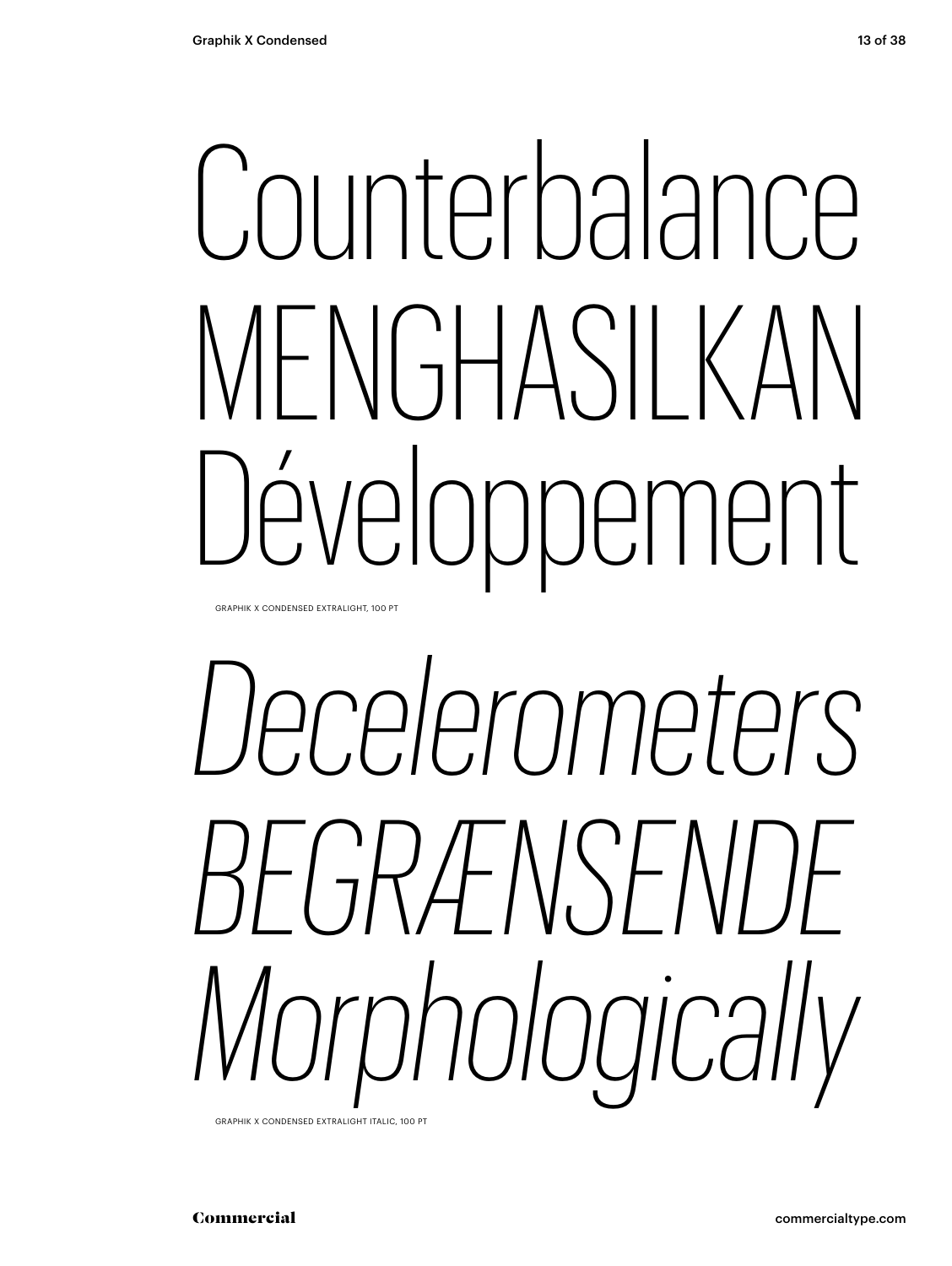## Extraordinaires WYBUDOWANA Recombination

GRAPHIK X CONDENSED LIGHT, 100 PT

# *Imprescribable CONSTITUTION Preponderated*

GRAPHIK X CONDENSED LIGHT ITALIC, 100 PT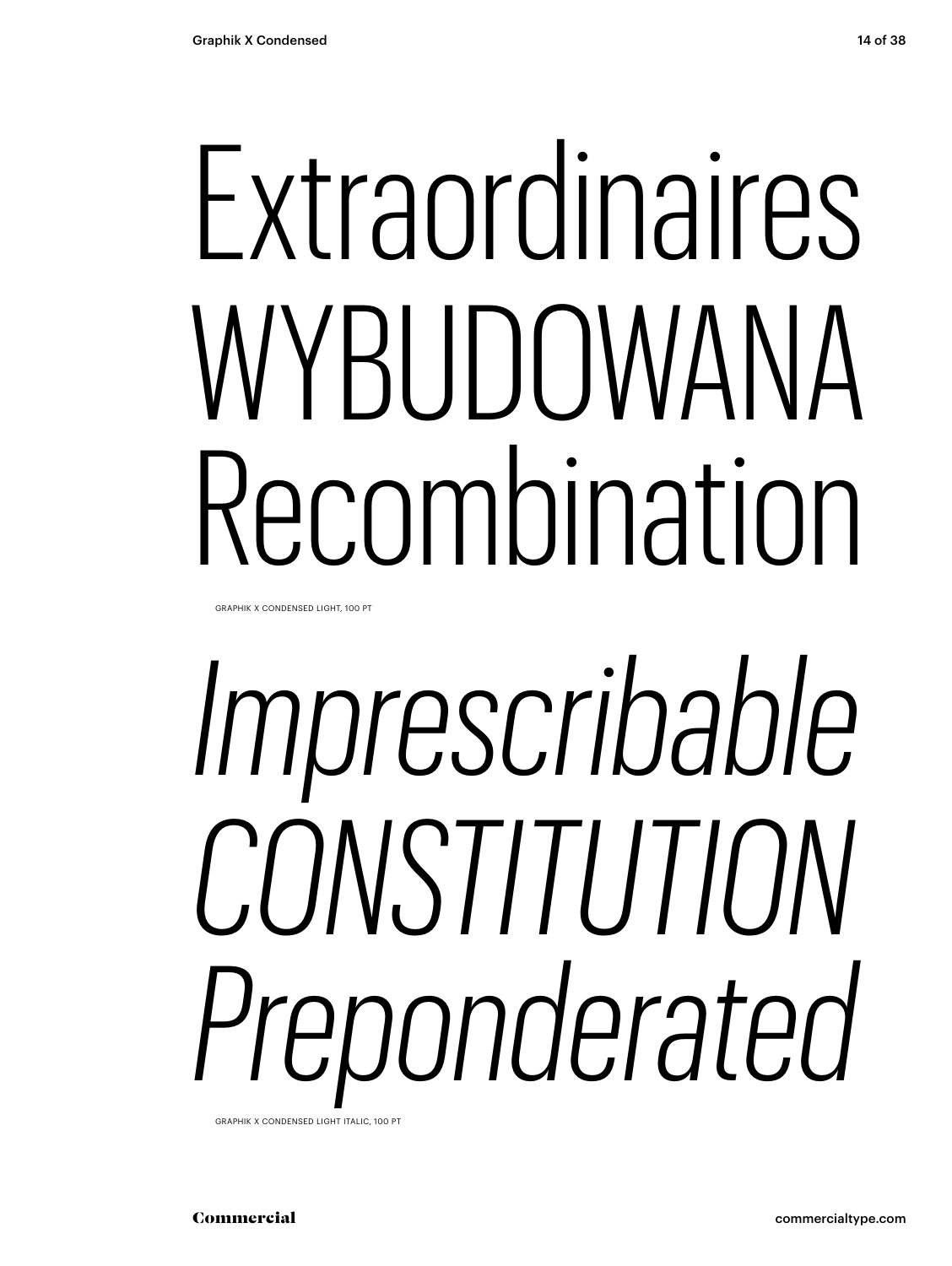## Contentiously SZÜLŐFÖLDJE Reġistrazzjoni GRAPHIK X CONDENSED REGULAR, 100 PT

# *Transplanting IMPASSIONED Maatschappij*

GRAPHIK X CONDENSED REGULAR ITALIC, 100 PT [ALTERNATE a]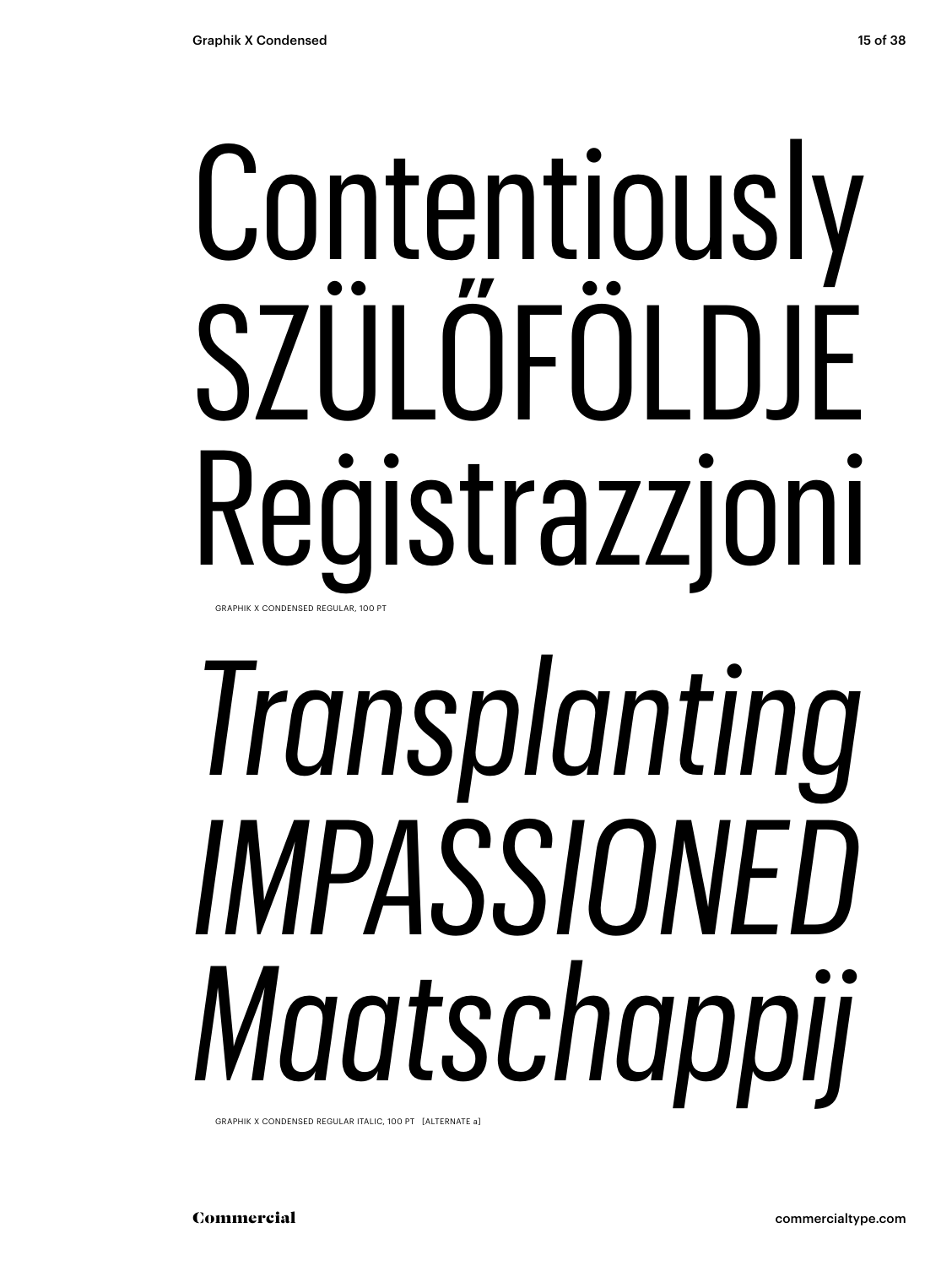## Føderationen PHYSICALITY Entrepreneur GRAPHIK X CONDENSED MEDIUM, 100 PT

# *Complication REGULATORS Zwölftgrößte*

GRAPHIK X CONDENSED MEDIUM ITALIC, 100 PT [ALTERNATE ß]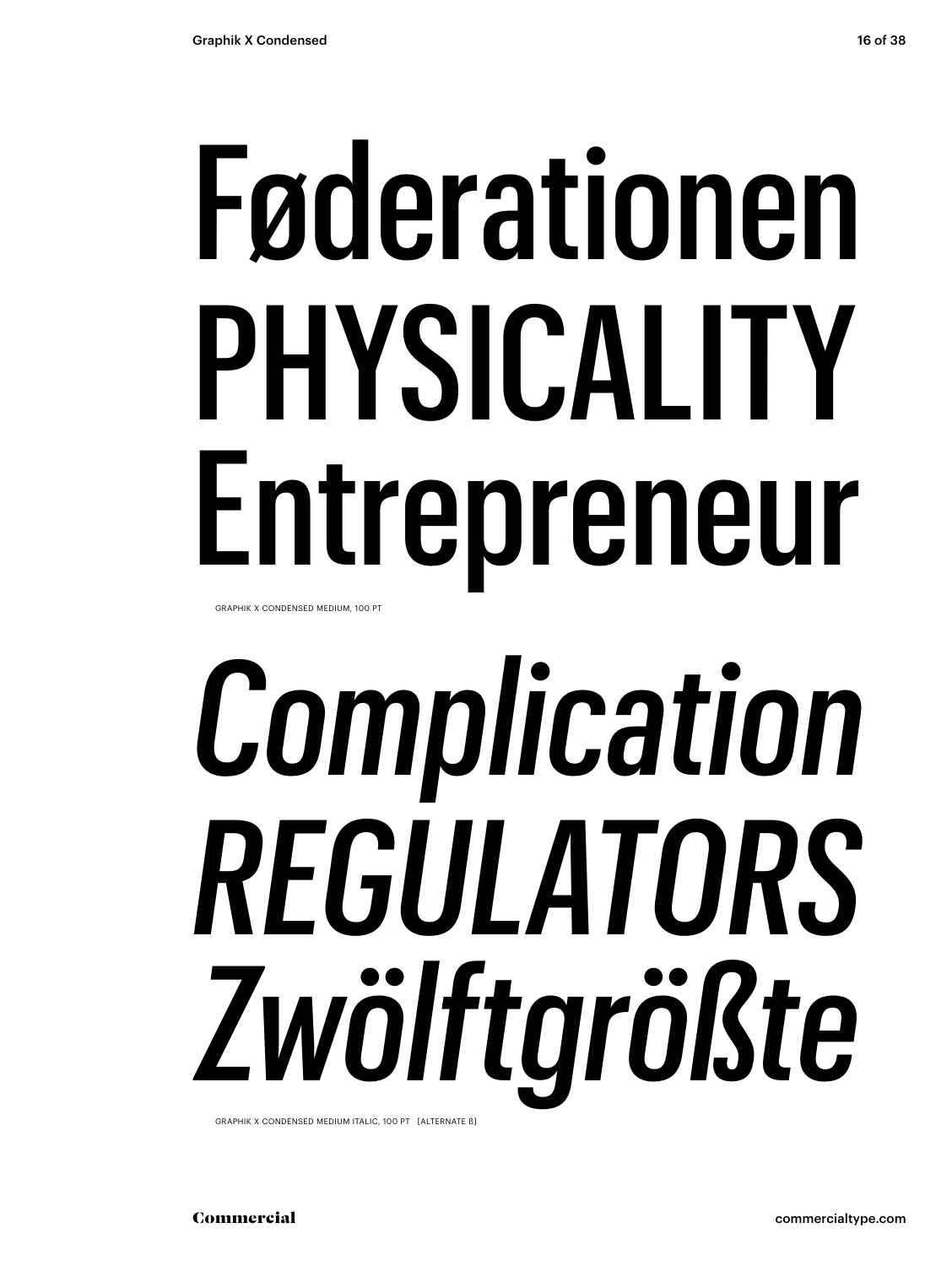## **Breznóbánya AANZIENLIJK Demonstrate**

GRAPHIK X CONDENSED SEMIBOLD, 100 PT [ALTERNATE t]

## *Ideologically TECHNIQUES Toponymiste* GRAPHIK X CONDENSED SEMIBOLD ITALIC, 100 PT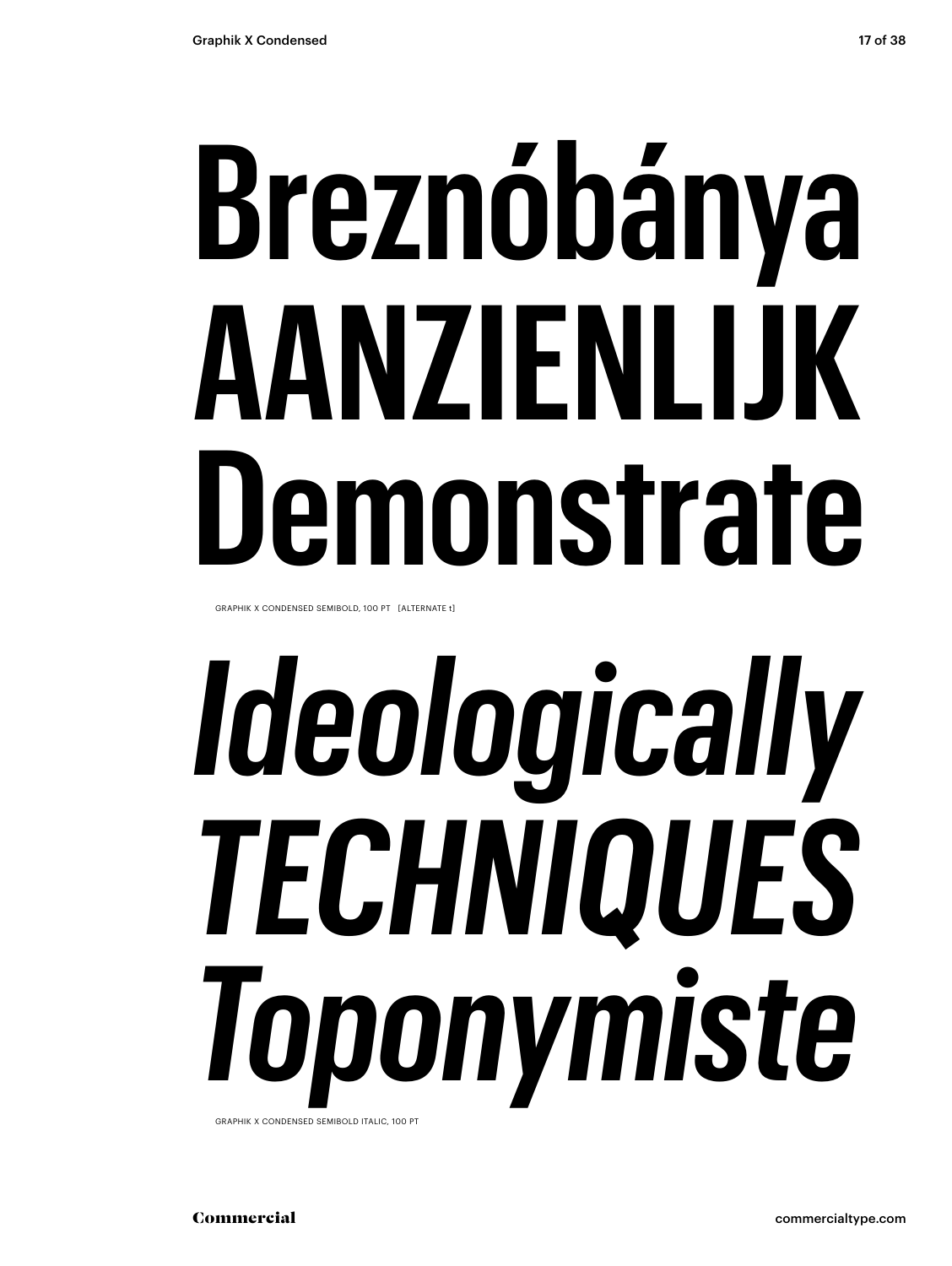## **Convirtieron RINFORZATE Provocateur**

GRAPHIK X CONDENSED BOLD, 100 PT [ALTERNATE a]

# *Keskiosassa LAPIDARIAN Discursively*

GRAPHIK X CONDENSED BOLD ITALIC, 100 PT

Commercial commercialtype.com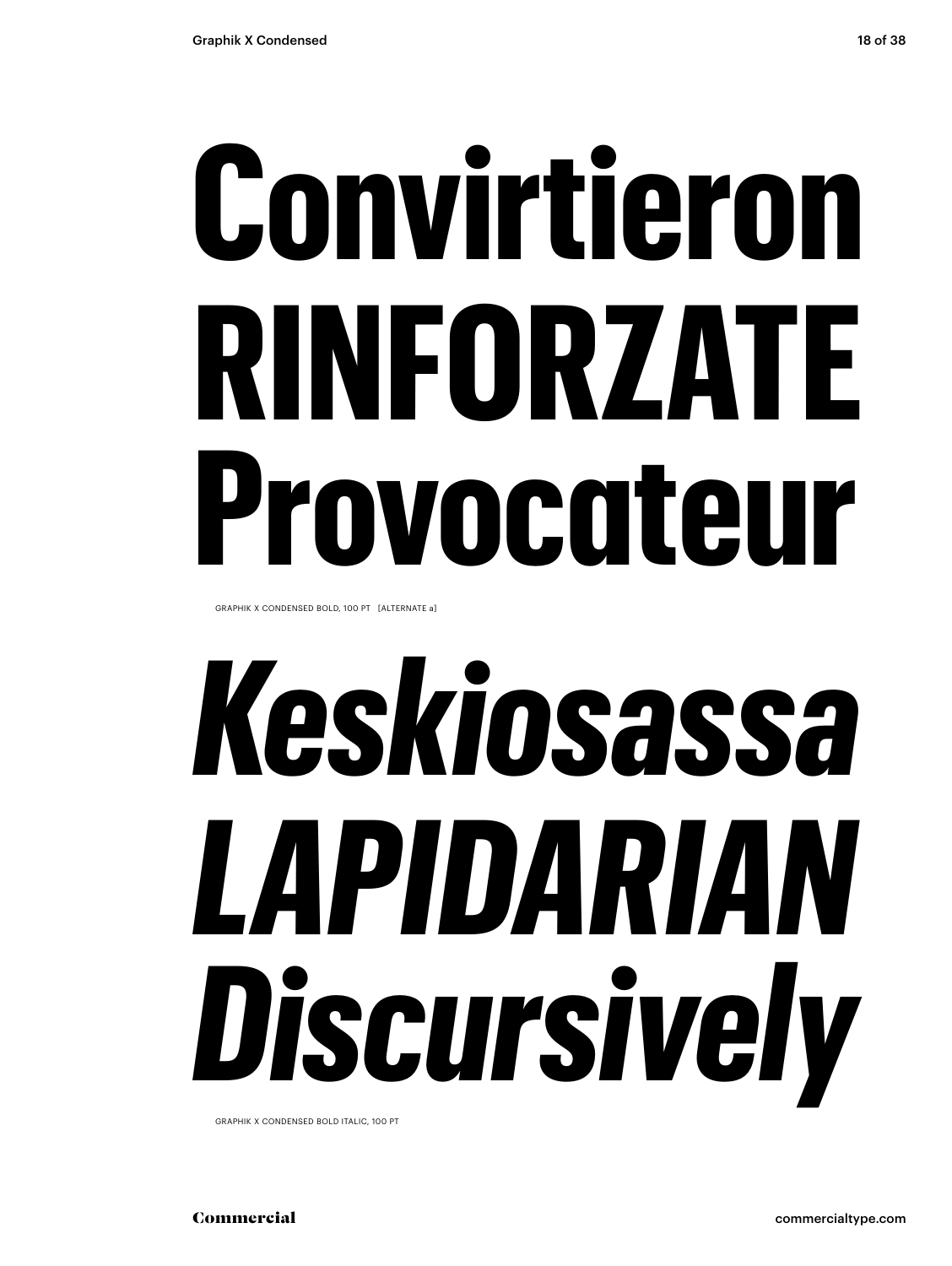# Mbuktèkaké CENTRALIZE Establishing

GRAPHIK X CONDENSED BLACK, 100 PT

# *Zamijenjene QUERSONÈS Atmosphere*

GRAPHIK X CONDENSED BLACK ITALIC, 100 PT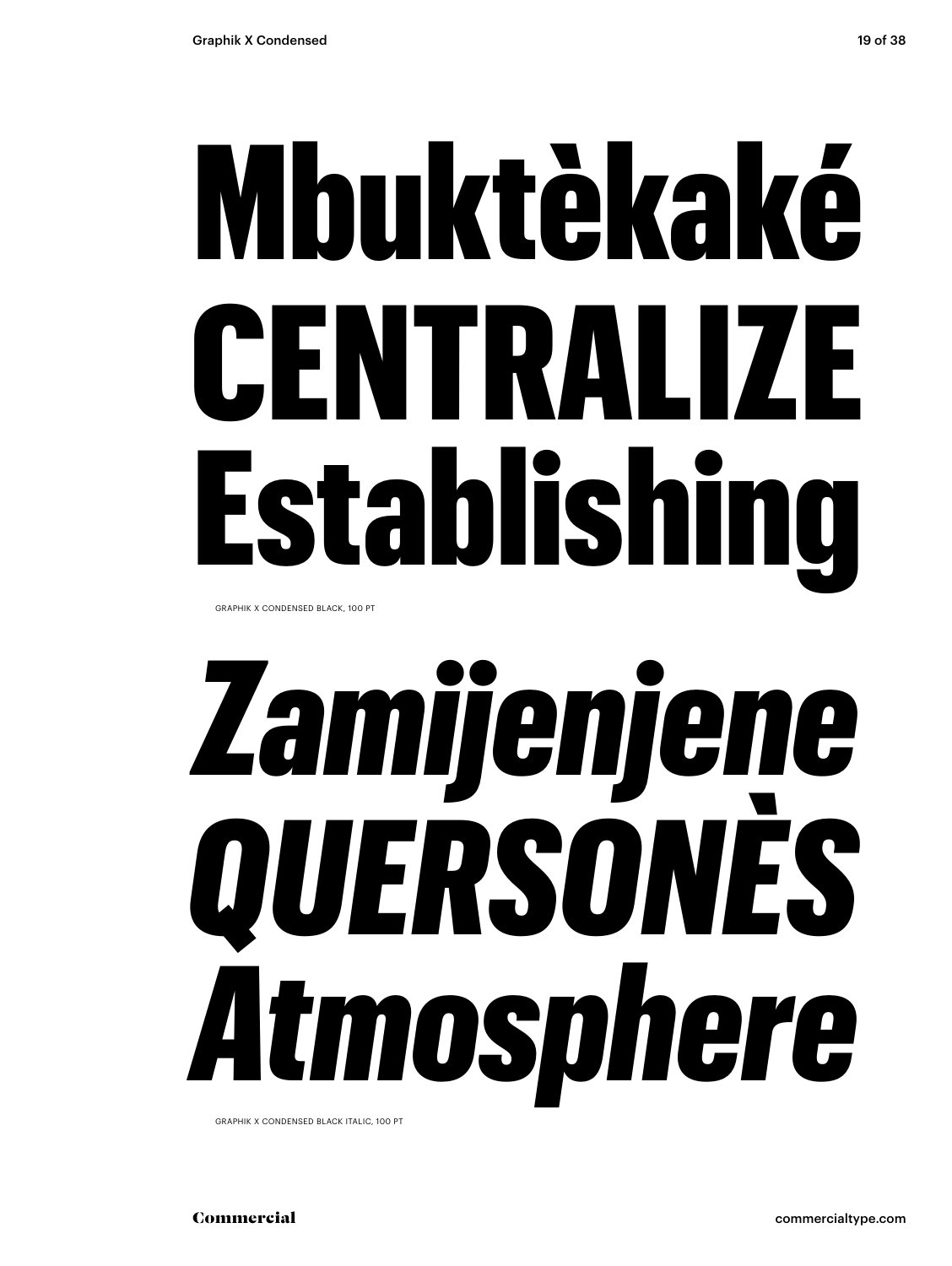## Psychedelic PERCEP( **urkenn**

GRAPHIK X CONDENSED SUPER, 100 PT

# *Prominence APSTĀKĻOS Subsequent*

GRAPHIK X CONDENSED SUPER ITALIC, 100 PT [ALTERNATE Ļ]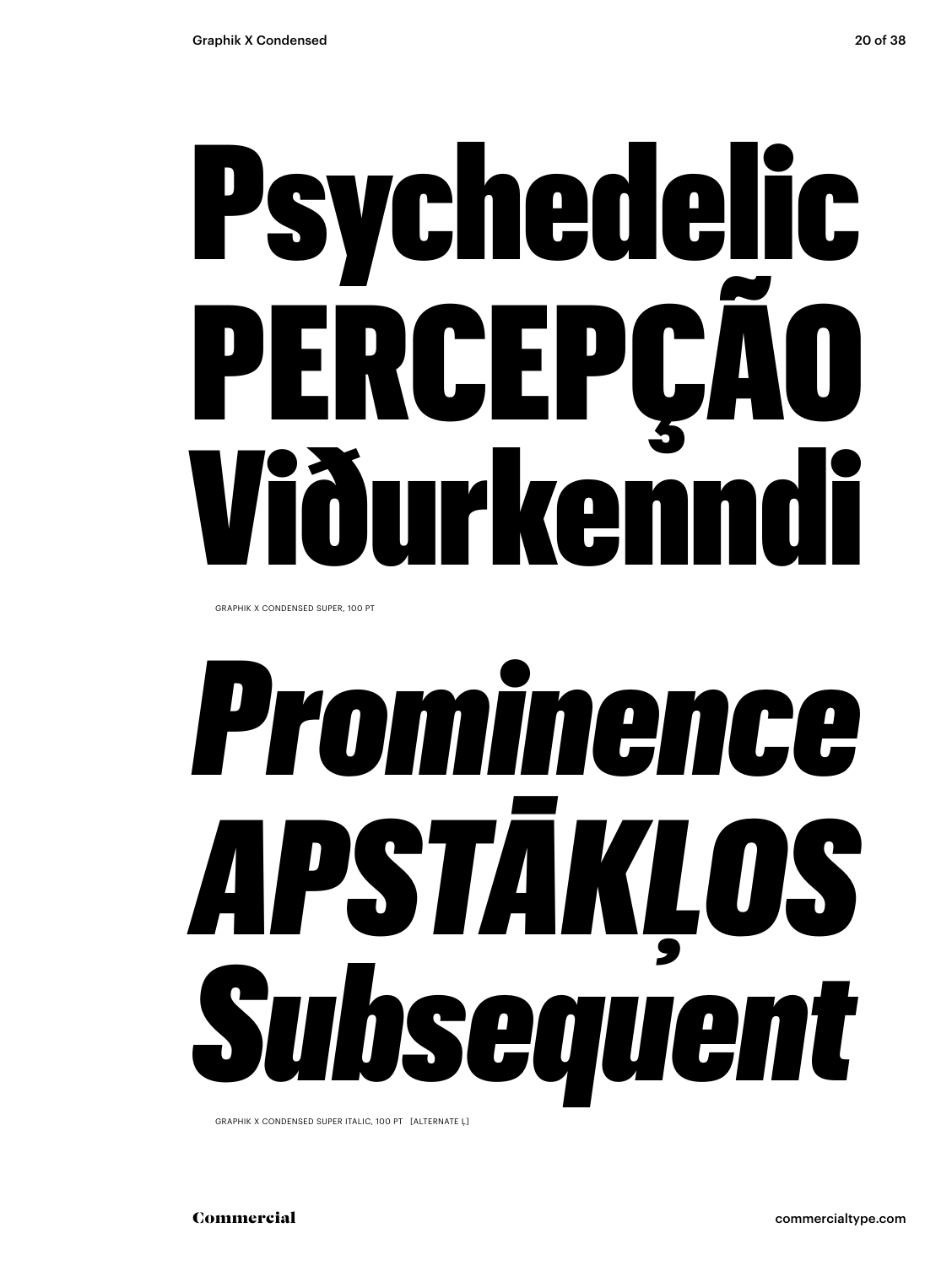### OUFNTIY ATTE re le partre le

GRAPHIK X CONDENSED THIN, 70 PT

### *BIPARTISAN TRANSITION Dijalekata u lingvističkim*

GRAPHIK X CONDENSED THIN ITALIC, 70 PT [ALTERNATE a]

### LA VILLE DE TOULOUSE New historical account

GRAPHIK X CONDENSED EXTRALIGHT, 70 PT

### *ELECTORAL ASSEMBLY Understood objectives*

GRAPHIK X CONDENSED EXTRALIGHT ITALIC, 70 PT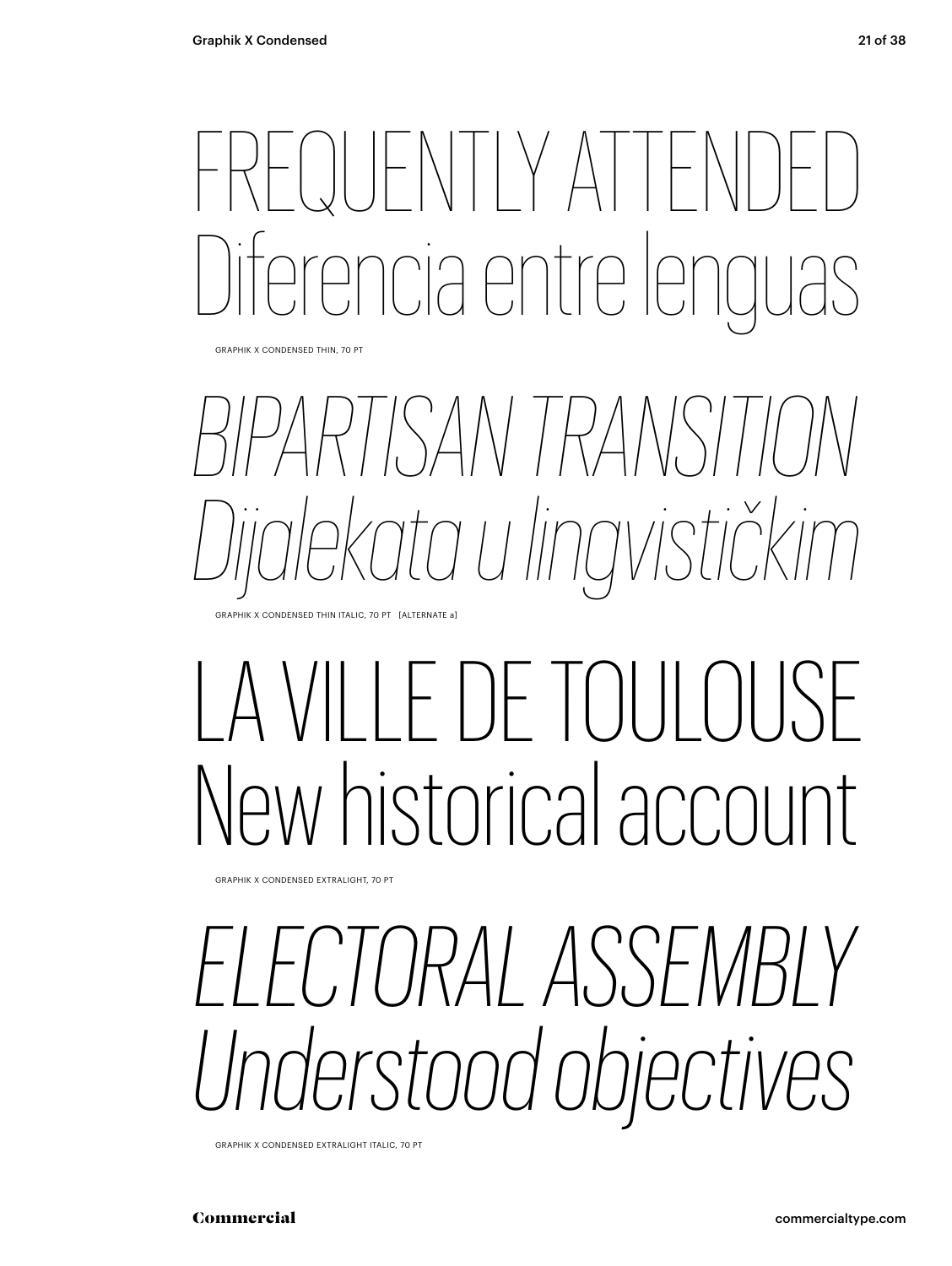### GENGÆLD FORNYEDE Initiée principalement

GRAPHIK X CONDENSED LIGHT, 70 PT [ALTERNATE

### *25 MILLION BICYCLES Extract & Standardize*

GRAPHIK X CONDENSED LIGHT ITALIC, 70 PT

### CHERRY OAK FINISH Law of Emphyteusis

GRAPHIK X CONDENSED REGULAR, 70 PT

### *DE STUDIE MOET ZO Critically timed acts*

GRAPHIK X CONDENSED REGULAR ITALIC, 70 PT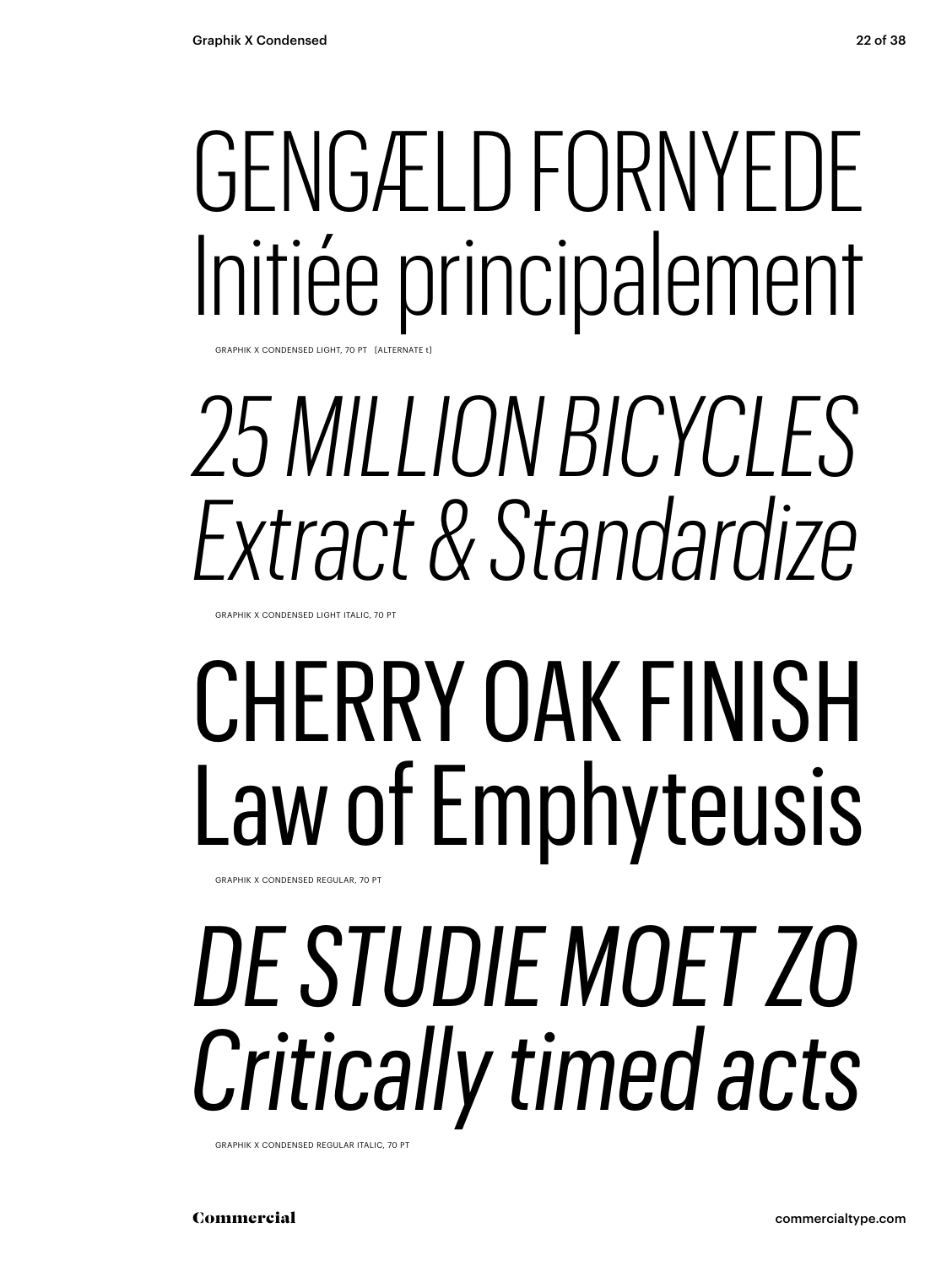### EXECUTIVE SUITES Hudobný skladateľ

GRAPHIK X CONDENSED MEDIUM, 70 PT

## *IL 1º GENNAIO 1991 Razão de cada jogo*

GRAPHIK X CONDENSED MEDIUM ITALIC, 70 PT

### **FORSKNING KJENT The 1960s & 1970s**

GRAPHIK X CONDENSED SEMIBOLD, 70 PT

### *CHIEF ECONOMIST Influential Officers*

GRAPHIK X CONDENSED SEMIBOLD ITALIC, 70 PT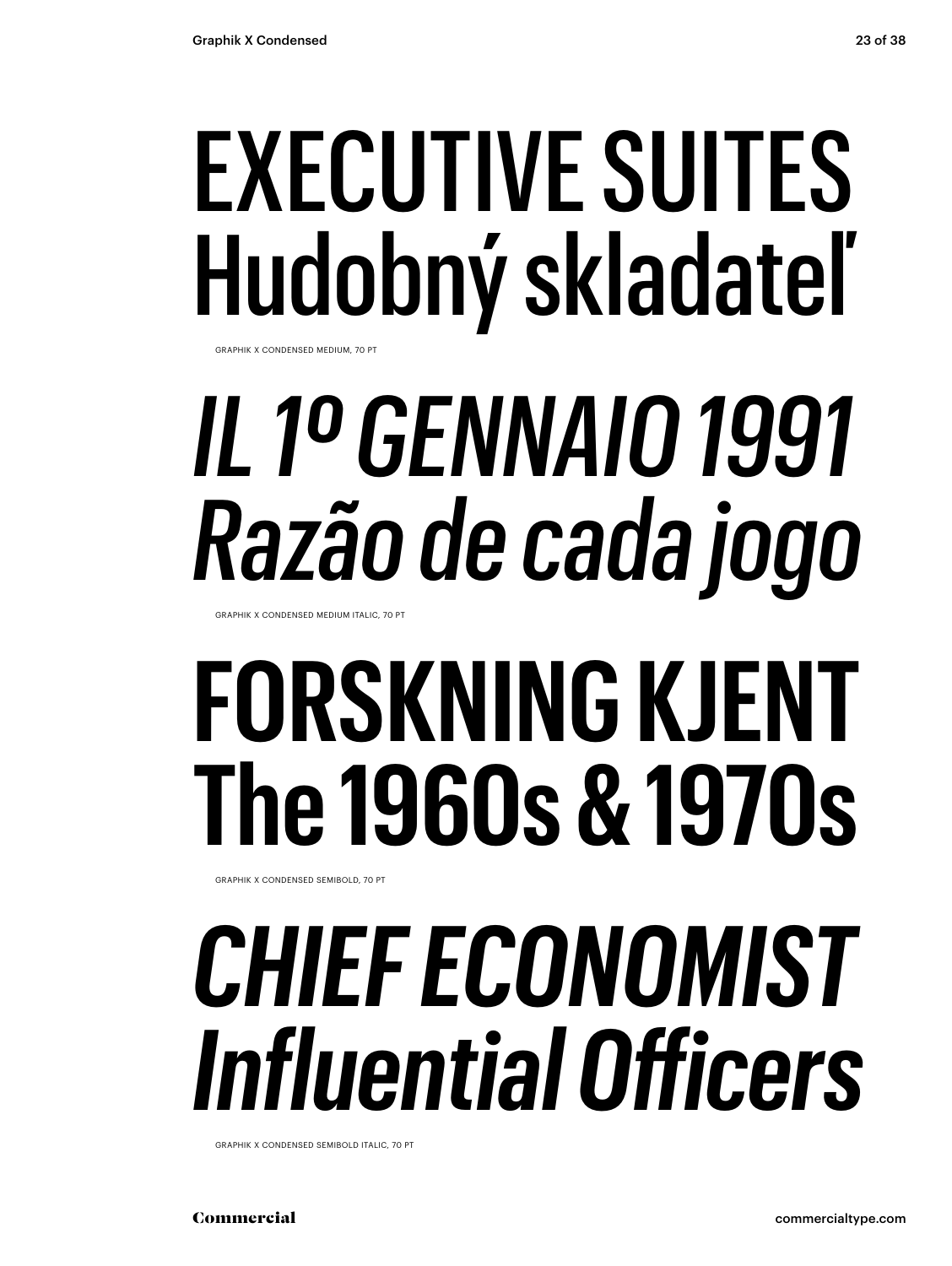### **FOUNDING IN 1871 Cinco Navegantes**

GRAPHIK X CONDENSED BOLD, 70 PT

## *ÜBER 57 PROZENT Three-judge panel*

GRAPHIK X CONDENSED BOLD ITALIC, 70 PT

### 26,7% ELANIKEST De facto standard

GRAPHIK X CONDENSED BLACK, 70 PT

### *TIMBER FRAMING Medieval England*

GRAPHIK X CONDENSED BLACK ITALIC, 70 PT [ALTERNATE a]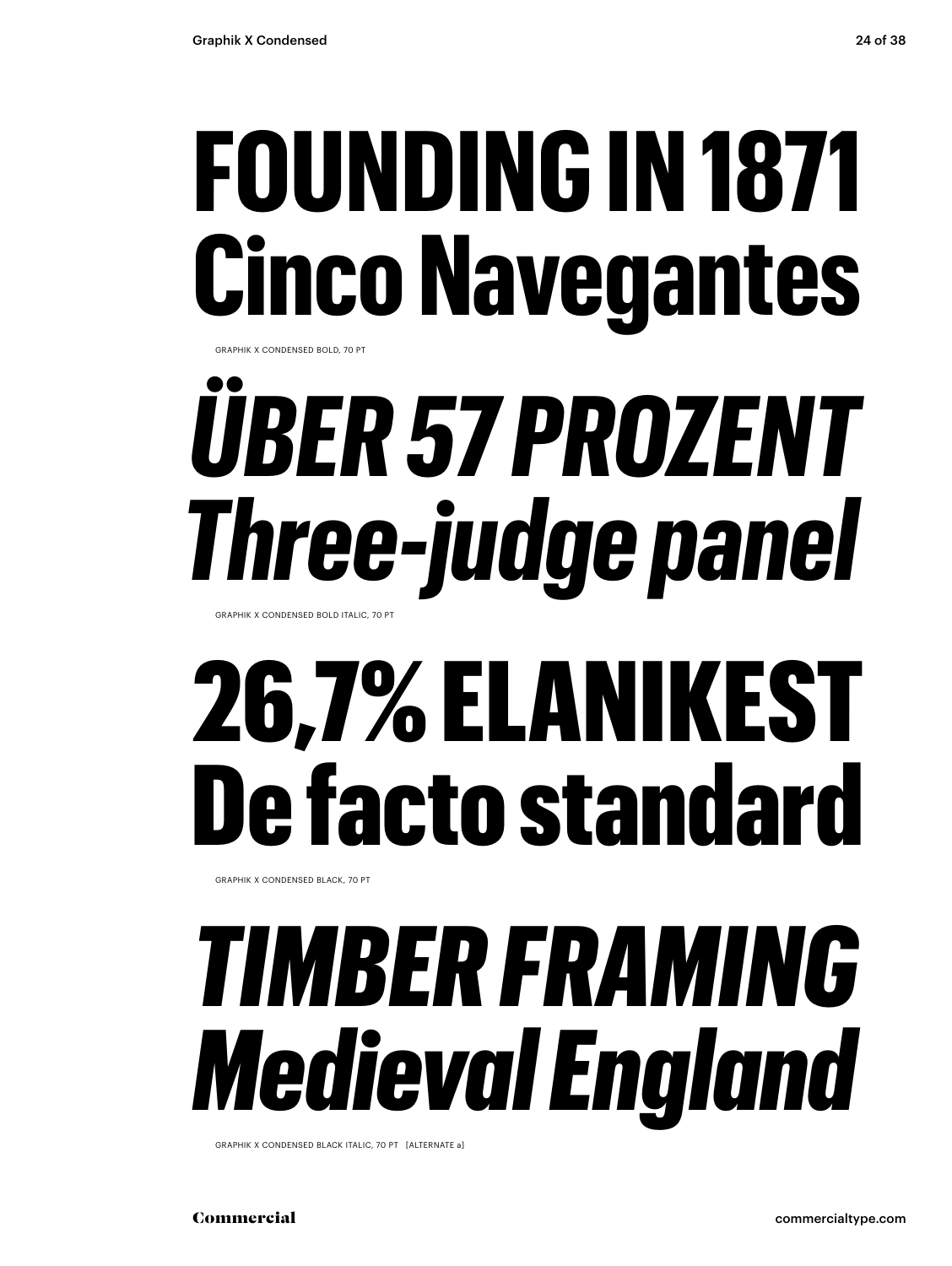## SOM ÄR SKRIVEN rmer executive

GRAPHIK X CONDENSED SUPER, 70 PT

### *EDICTS & POLICY Käuflichen Milieu*

GRAPHIK X CONDENSED SUPER ITALIC, 70 PT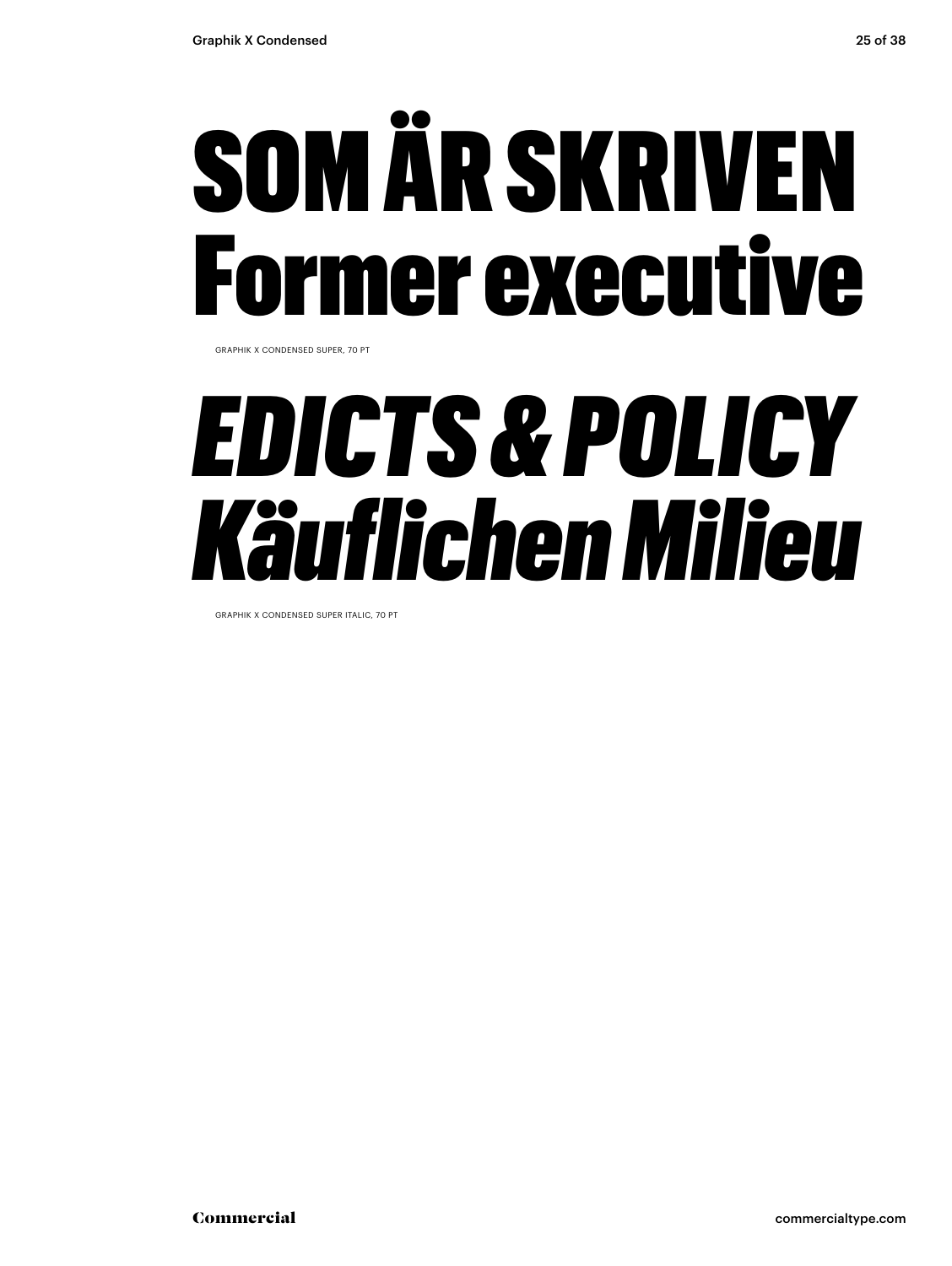Businesses surpassed by the retail sectors CATED THIRTY-TWO MILES FROM MARFA *Hugtakið "fornöld" var fyrr á árum oft notað*

HIK X CONDENSED THIN, THIN ITALIC, 40 PT

Com a llengua de la població, l'antic norn ONLY 16% OF INDUSTRY EXPERTS AGREE *Istoriografia de specialitate a încercat să*

X CONDENSED EXTRALIGHT, EXTRALIGHT ITALIC, 40 PT

Advancements due to this technology TRIUMPHAL ARCH OF THE TETRARCHY *Azokban a nyelvekben, amelyek fejlett*

GRAPHIK X CONDENSED LIGHT, LIGHT ITALIC, 40 PT

#### Folketallet falder til under 1.761.210 FÖRSTA VIKTIGA ÖVERSÄTTNINGEN *Became besotted with the majesty*

GRAPHIK X CONDENSED REGULAR, REGULAR ITALIC, 40 PT [PROPORTIONAL OLDSTYLE FIGURES]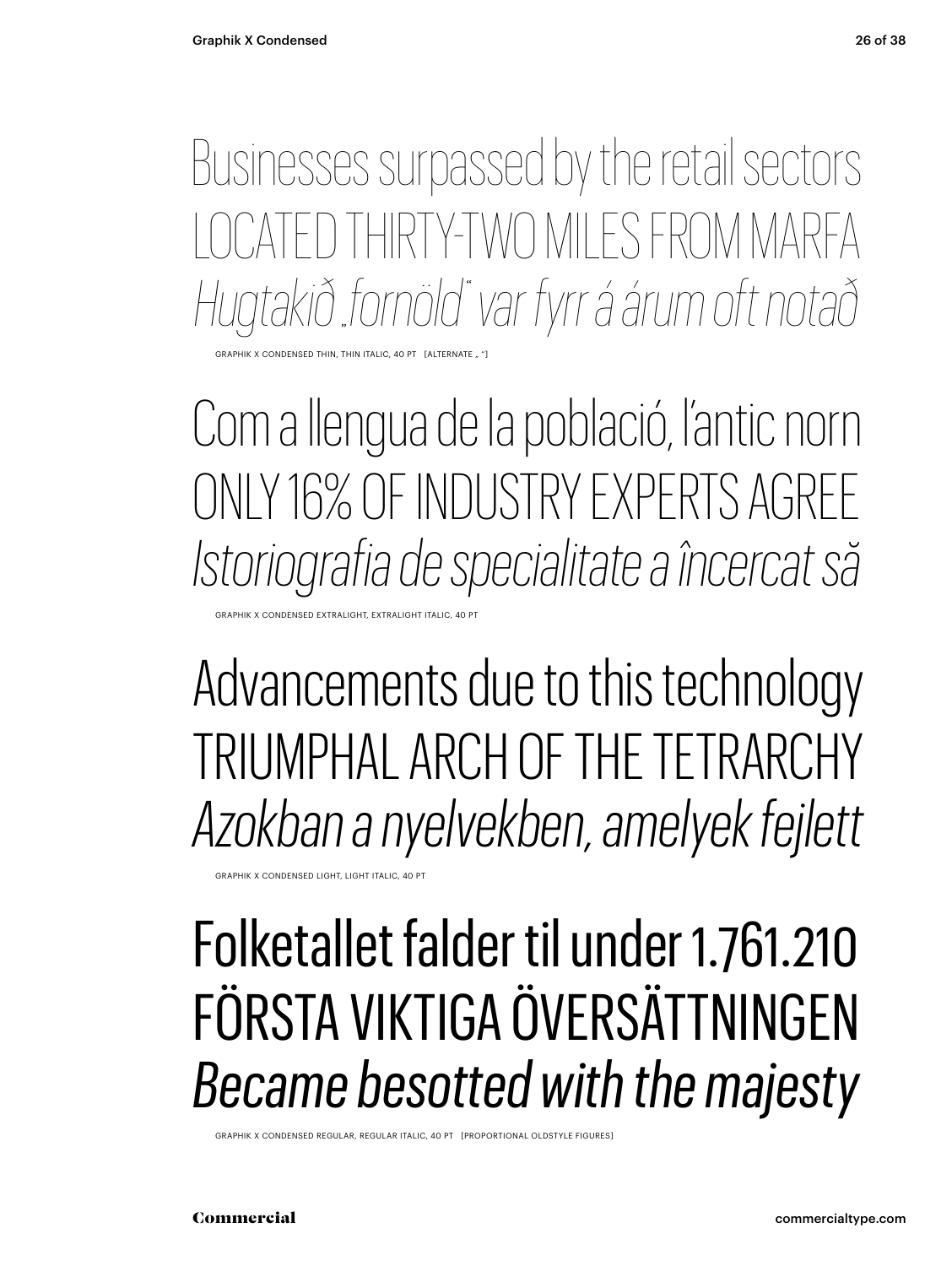#### This grandeur of wide open space COROADO EM 4 DE MAYO DE 1643 *Pasak legendų, jau nuo senų laikų*

GRAPHIK X CONDENSED MEDIUM, MEDIUM ITALIC, 40 PT

#### **L'ACT è in'enclava da 2.736,71 km NEW MATERIALS & ERGONOMICS** *Developing cosmopolitan courts*

GRAPHIK X CONDENSED SEMIBOLD, SEMIBOLD ITALIC, 40 PT [ALTERNATE a]

#### **Nel 1117 le leggi islandesi furono ALS IN DEN 1970ER JAHREN DAS**  *Bien qu'utilisant l'alphabet latin*

GRAPHIK X CONDENSED BOLD, BOLD ITALIC, 40 PT [ALTERNATE ' ]

#### Prolonged battles with nobility BLACK MOUNTAIN SANDSTONE *Down from \$215 million in 2016*

GRAPHIK X CONDENSED BLACK, BLACK ITALIC, 40 PT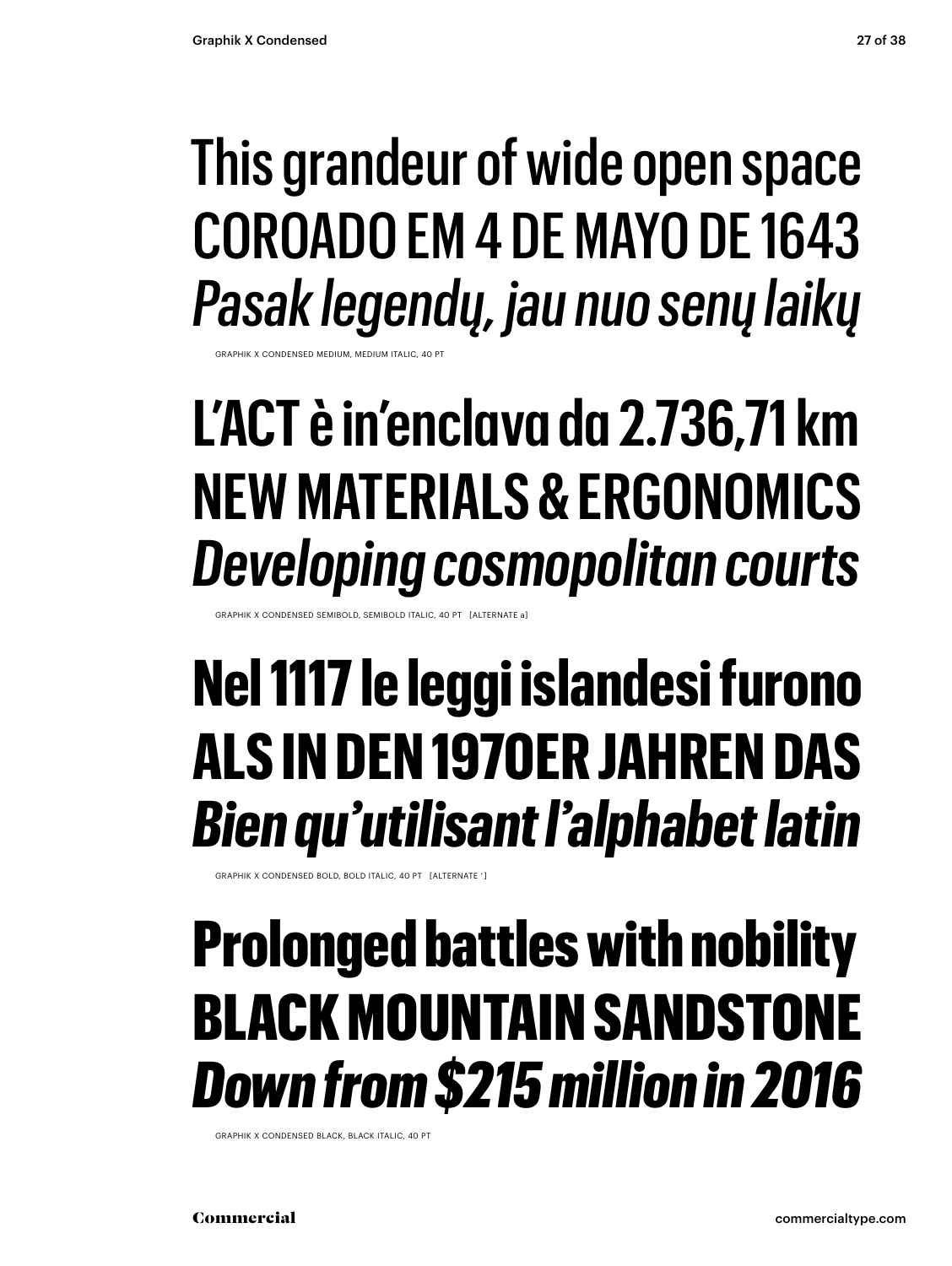#### Areas of political maneuvering MORPHOLOGY OF A LANGUAGE Á tímum og þar er kirkjugarður

GRAPHIK X CONDENSED SUPER, 40 P

#### *Uf selbstverantwortlichi Ethik NEW €1.41 BILLION FACTORIES Using early beliefs & practices*

GRAPHIK X CONDENSED SUPER ITALIC, 40 PT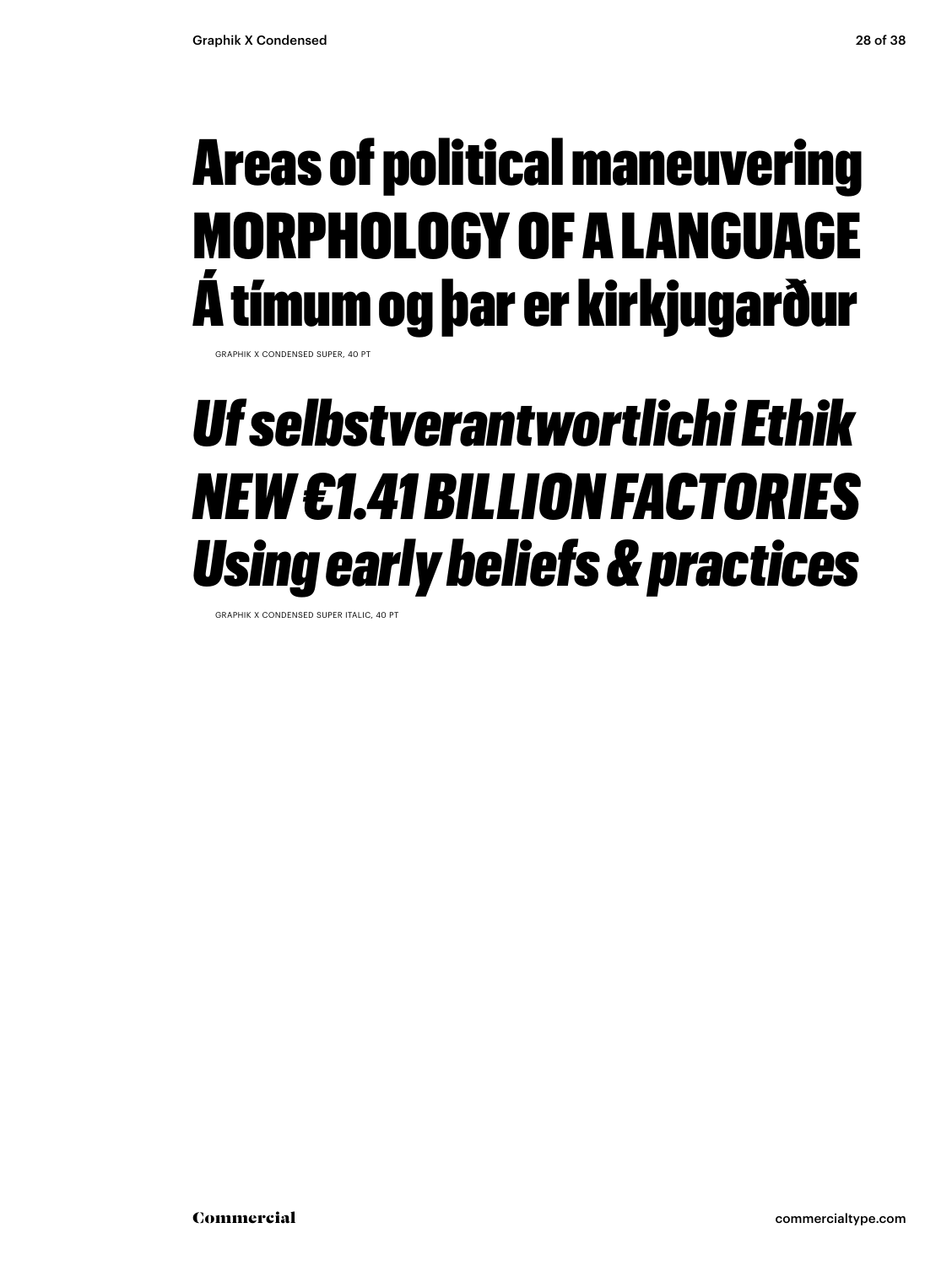Ocak 2004 tarihine kadar bu madalya hem sivillere hem de askerlere TRIBUTO COBRADO PELO REI AOS POSSUIDORES DE CERTAS TERRAS *The move, following a detailed review, is likely to open the door to the* GRAPHIK X CONDENSED THIN, THIN ITALIC, 25 PT

The screenwriter didn't collect many showbiz plaudits, but it's her AUNQUE LA GENÉTICA JUEGA CON UN PAPEL MUY SIGNIFICATIVO *Každý rok kvalifikovaní nominátoři nominují sto žijících osob jejich* GRAPHIK X CONDENSED EXTRALIGHT, EXTRALIGHT ITALIC, 25 PT [ALTERNATE t]

L'état des connaissances concernant la physiologie cellulaire MODEL OF RESISTANCE IN DEMAGOGIC POLITICAL MOMENTS *Seven copies of the 1300 exemplification by Edward I survive* GRAPHIK X CONDENSED LIGHT, LIGHT ITALIC, 25 PT

Ausgenommen die abseits liegenden Inseln Fair Isle und BANKS HAD RESURRECTED INTEREST-ONLY MORTGAGES *Ble i 1811 utnevnt til den tyske ordenen Pour le Mérite für*

GRAPHIK X CONDENSED REGULAR, REGULAR ITALIC, 25 PT

#### Kangelaslaulud räägivad germaani rahvaste ühistest FACILITIES RE-ABSORBED INTO THIS COUNTY SYSTEM *Después de una serie de esquemas gubernamentales*

GRAPHIK X CONDENSED MEDIUM, MEDIUM ITALIC, 25 PT [ALTERNATE a]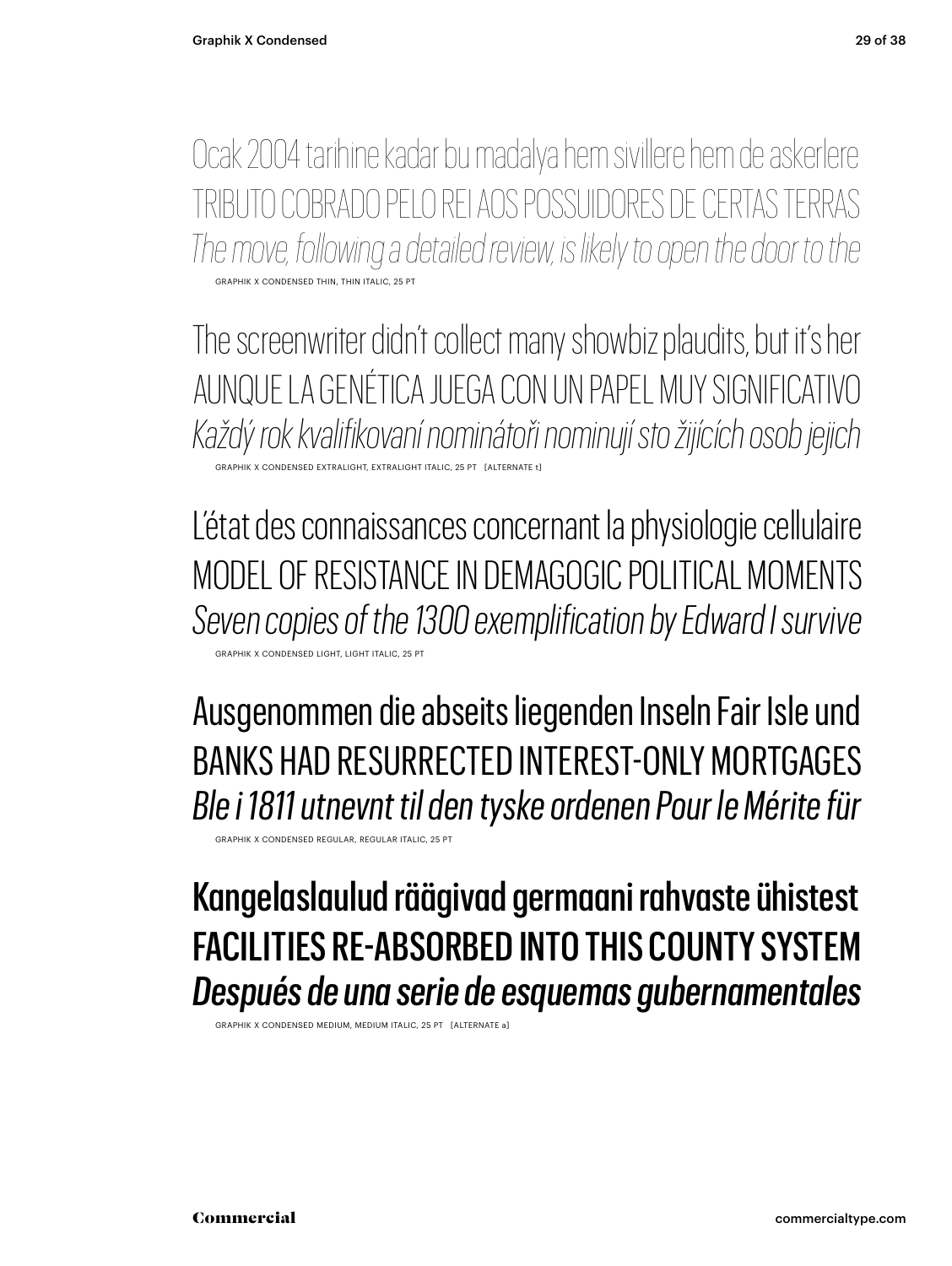#### **Tādējādi, ja sekundārajā tinumā ir vairāk vijumu nekā WALTARI ALOITTI VARUSMIESPALVELUKSENSA 2004** *They're as politically divided as the rest of the nation*

GRAPHIK X CONDENSED SEMIROLD, SEMIROLD ITALIC, 25 PT

**Correla i fenomeni elettrici con quelli magnetici nel PLAYS HOST TO THE 2010 WINTER OLYMPIC GAMES** *W zawodach weźmie udział 31 drużyn podzielonych*

GRAPHIK X CONDENSED BOLD, BOLD ITALIC, 25 PT

#### Several familiar methods of political maneuvering CONTINUED ALONG THE EASTERN COAST OF INDIA *People here are go-it-alone, independent thinkers*

GRAPHIK X CONDENSED BLACK, BLACK ITALIC, 25 PT

#### Classification was decided during the Final Stage DIVIDED IT INTO THREE TRADITIONAL DISTRICTS *Provinsen havde 87.465 indbyggere, svarende til*

GRAPHIK X CONDENSED SUPER, SUPER ITALIC, 25 PT [PROPORTIONAL OLDSTYLE FIGURES]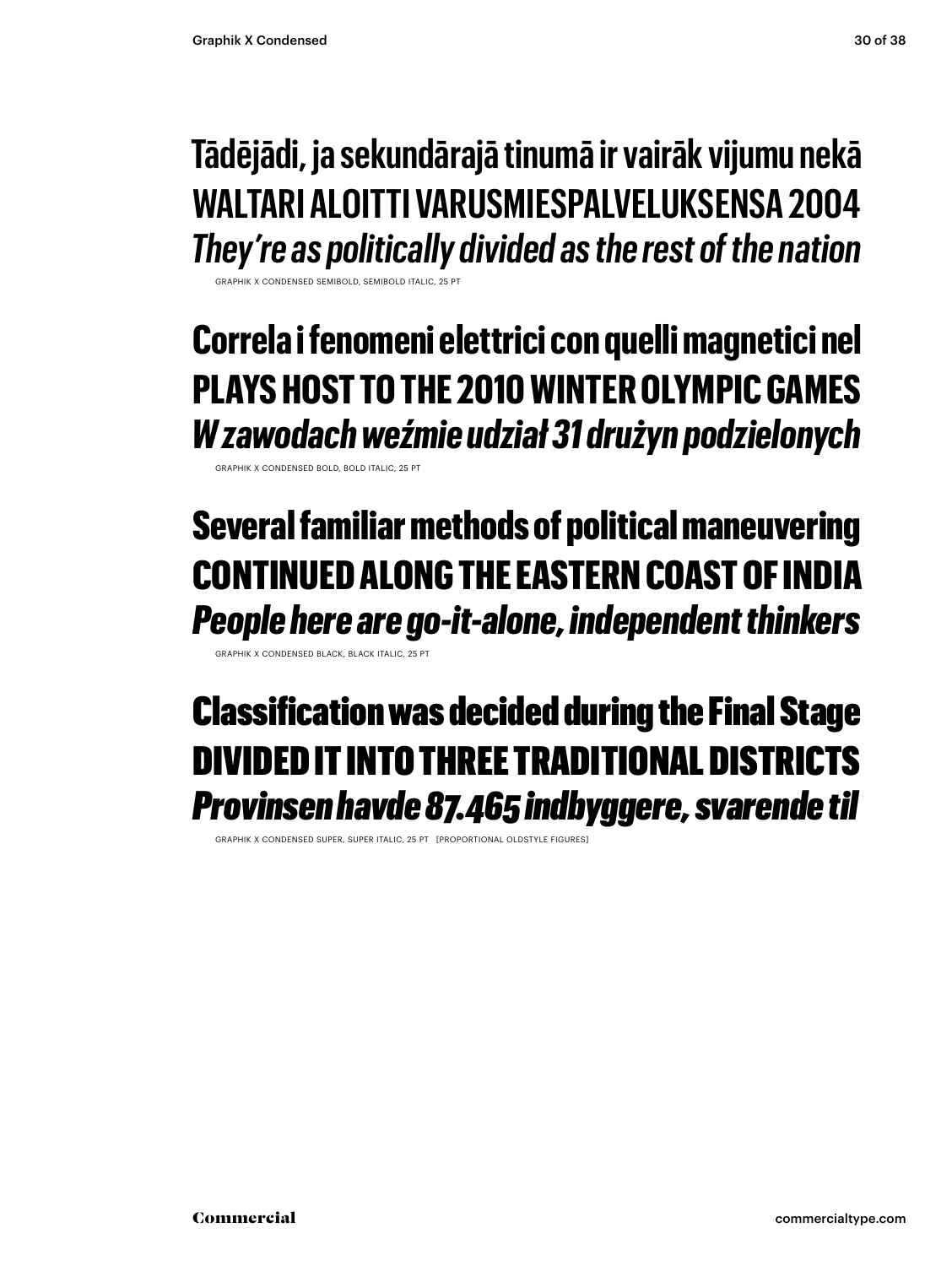THE IDEA WAS TO REDUCE FEDERAL EXPENSES BY COORDINATING THE USAGE OF REAL ESTATE Grad posjeduje bogato kulturno nasljeđe i jedinstveno kulinarstvo s brojnim čuvenim jelima, kao *A FAIT LE LIEN ENTRE L'ORIENT ET L'OCCIDENT D'OÙ SA POSITION GÉOSTRATÉGIQUE DE PREMIER The etymological root for the word originated before the 5th century BCE from an ancient Latin* GRAPHIK X CONDENSED THIN, THIN ITALIC, 18 PT

THEIR 2015 POLL FEATURED OVER 64,000 RESPONDENTS AND INDICATED THAT 17% WERE Ing taun 1946, Kawah Jonggring Salaka ana kubahé, saéngga dhuwuré gunung 3.744,82 m *THIS IS A CRISIS THAT DOESN'T HAVE ANY SOLUTIONS AT THE MOMENT AND IS YET TO RUN Die Präambel erinnert an die Erklärung der Menschen- und Bürgerrechte von 1884 und die*

GRAPHIK X CONDENSED EXTRALIGHT, EXTRALIGHT ITALIC, 18 PT [PROPORTIONAL OLDSTYLE FIGURES]

ENTONCES EN EL PAÍS SE PRODUCE UN CONSIDERABLE DESARROLLO EN MEDIOS DE Doubtless a perennial group of eccentrics & ideologues has fed the area's reputation *IS IAD NA COIRDÍNIGH AN DREAM EITNEACH IS MÓ A BHFUIL TEANGA AGUS NÓSANNA It is located in the central north of the country near the second-most populous areas* GRAPHIK X CONDENSED LIGHT, LIGHT ITALIC, 18 PT

ANALYSTS HAD PROJECTED THAT 12,640 STORES WOULD OPEN IN EARLY 2004 From fashionable city abodes to countryside, riverside and oceanfront homes *HER DERÊ DORA ÇIYAYÊ QEREJDAX MIROV DIKARE LI VAN KEVIRAN RAST BÊ KU Dan il-pajjiż Nordiku jinsab lejn l-ilbiċ tal-Iżveżja lejn in-nofsinhar tan-Norveġja*

GRAPHIK X CONDENSED REGULAR, REGULAR ITALIC, 18 PT

P'UNCHAWPI KAYLLAMAN ACHKIN, MANATAQ TUTAPI TIKSIMUYUP HUKLLA Through the hardships of the Great Depression and the ensuing lean years *JONES PULLS BACK THE VELVET ROPE ON THE GREATEST CLUB OF ALL TIME Aynı zamanda kraliyet yazıhanesinde gerçekleştirdiği bilim, tarih ve hukuk*

GRAPHIK X CONDENSED MEDIUM, MEDIUM ITALIC, 18 PT [ALTERNATE a]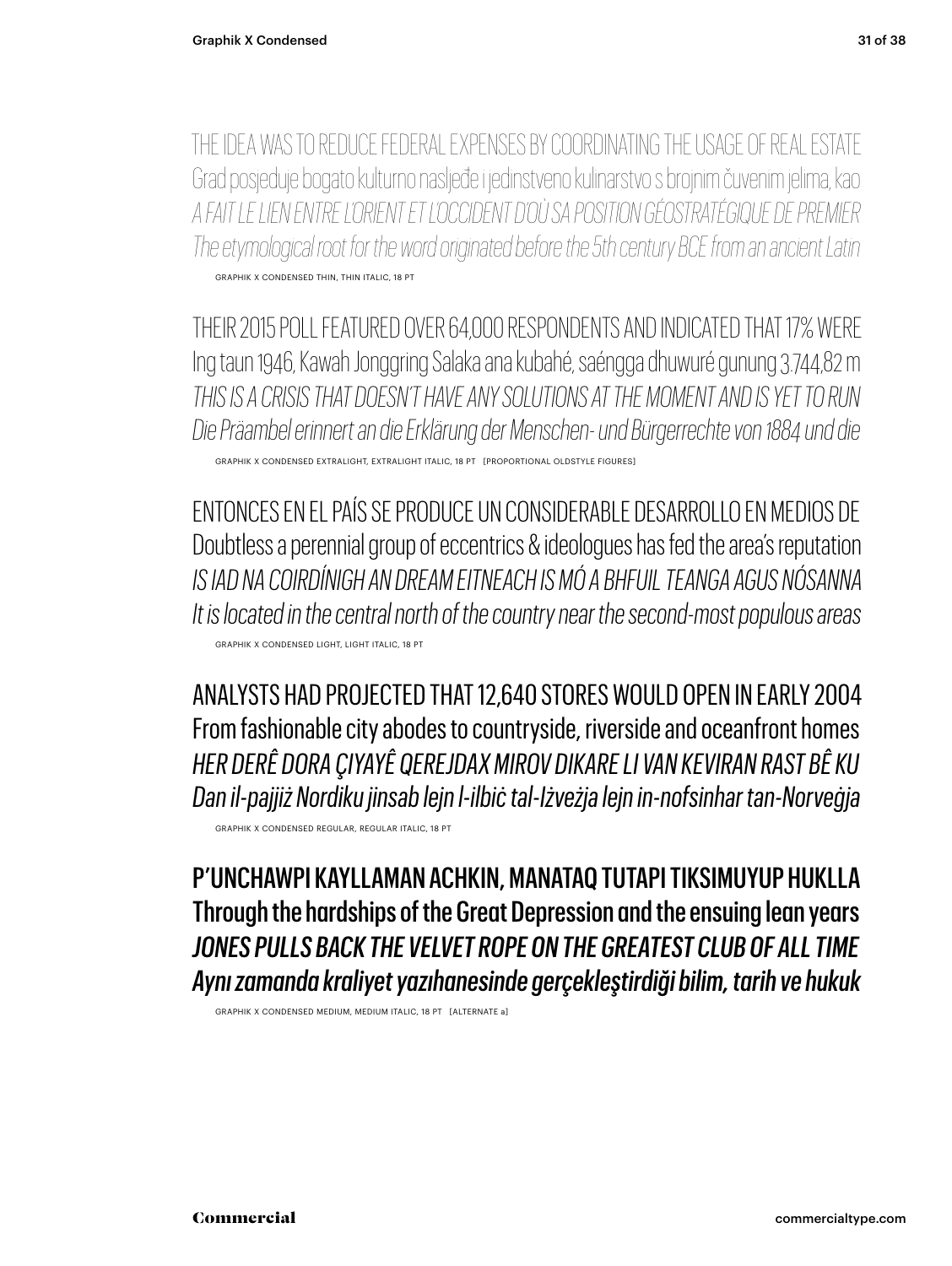**BEGAN THE PROCESS OF ANALYZING THE SAMPLE FOR CARBON CONTENT Develops concepts & future scenarios wherein this boundary fades away** *ARU TOOK OVER THE RACE LEAD FOLLOWING THE MOUNTAINOUS STAGE 1 With an addition of five new distinct layering oils this is our favorite scent*

GRAPHIK X CONDENSED SEMIBOLD, SEMIBOLD ITALIC, 18 PT

**DE RECHTSFILOSOFIE IS EEN ONDERDEEL VAN DE ETHIEK EN PROBEERT Tágabb értelmezések szerint ide tartoznak a természetfeletti létezését** *DET HENDTE AT KUNDENE VILLE INNLØSE FLERE INNSKUDDSBEVIS ENN Microbes convert some of it to carbon dioxide and methane which then*

GRAPHIK X CONDENSED BOLD, BOLD ITALIC, 18 PT

ĪPAŠĀM VAJADZĪBĀM IZMANTO ARĪ TRANSFORMATORUS BEZ SERDES Formalnie była przywilejem mającym równocześnie znamiona umowy *ANG KAPULUAN NG PEROE AY NAHAHATI SA 31 NA MUNISIPALIDAD AT Although he's rumored to have done pseudonymous work in an earlier*

GRAPHIK X CONDENSED BLACK, BLACK ITALIC, 18 PT

THIS EXPERIMENTAL CONVENIENCE SHOP OFFERS GLIMPSES OF THE Då huset Visconti utslocknade på manssidan 1445 med Filippo Maria *BOLSTERED BY ITS 75-YEAR HISTORY & WORLD-CLASS REPUTATION Last autumn's penchant for the tried-and-true t-shirt reveals that no*

GRAPHIK X CONDENSED SUPER, SUPER ITALIC, 18 PT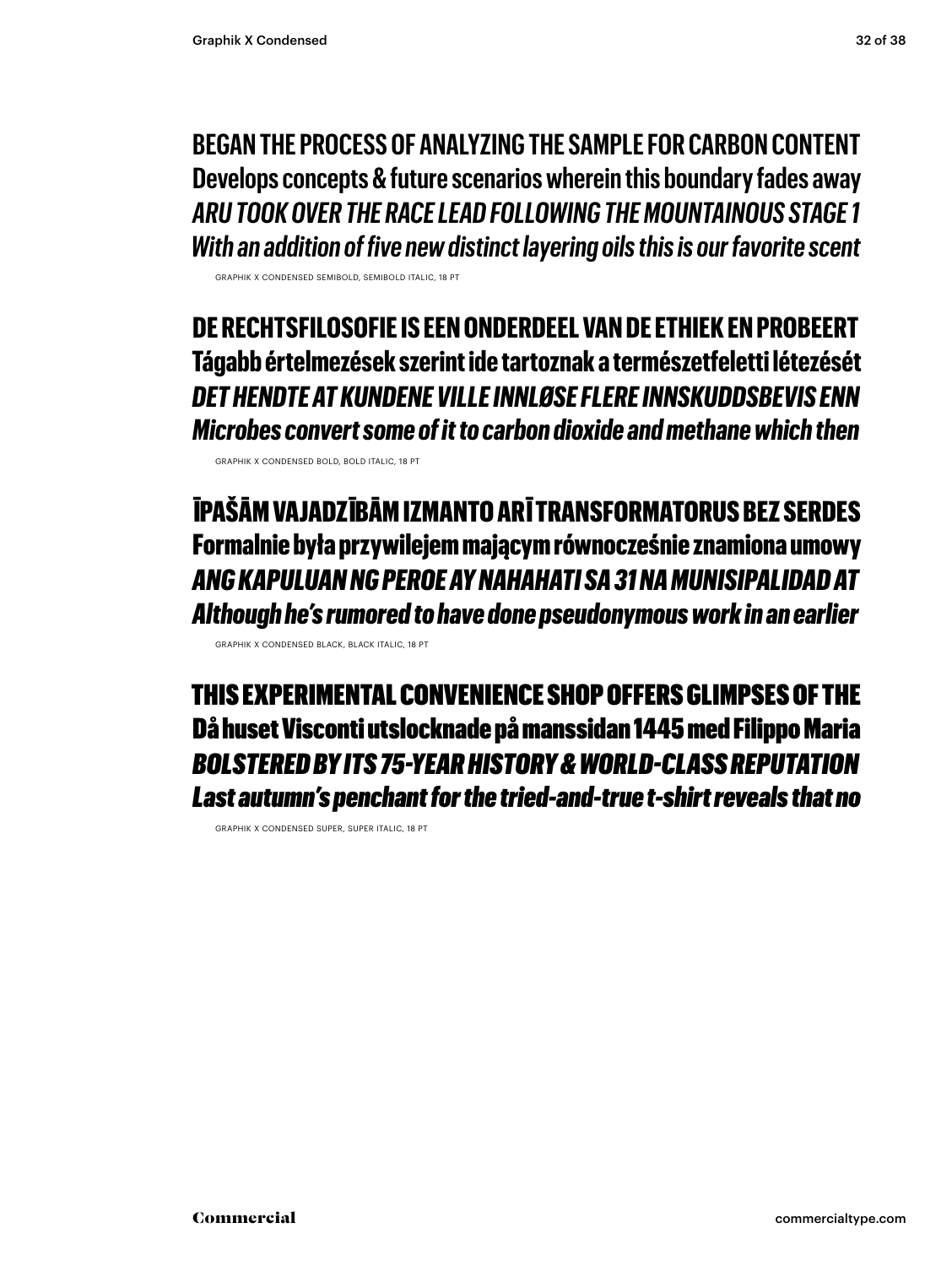#### Régió teljes lakossága 19000 főt Maintaining a complex system Con sus cincuenta pisos fue Seeks a coherent narrative **Da região da Vale de Aosta** The record was surpassed in 1948 **GRAPHIK X CONDENSED THIN, 50 PT** GRAPHIK X CONDENSED EXTRALIGHT, 50 PT GRAPHIK X CONDENSED LIGHT, 50 PT **GRAPHIK X CONDENSED REGULAR, 50 PT** GRAPHIK X CONDENSED MEDIUM, 50 PT GRAPHIK X CONDENSED SEMIBOLD, 50 PT **Internal self-government** APHIK X CONDENSED BOLD, 50 PT [ALTERNATE a] The world's top 10 places **GRAPHIK X CONDENSED BLACK, 50 PT** wento ay nagsisimula GRAPHIK X CONDENSED SUPER, 50 PT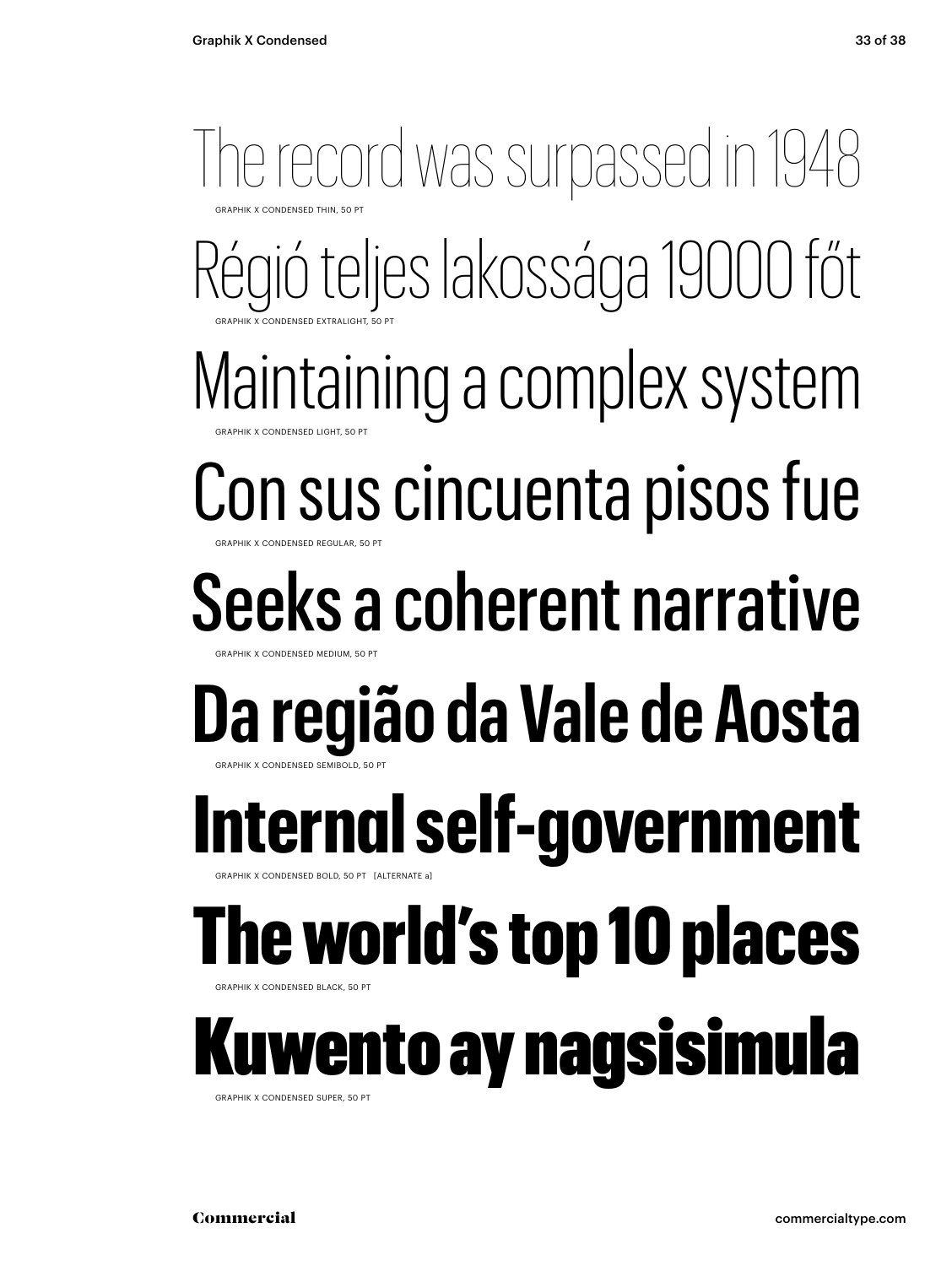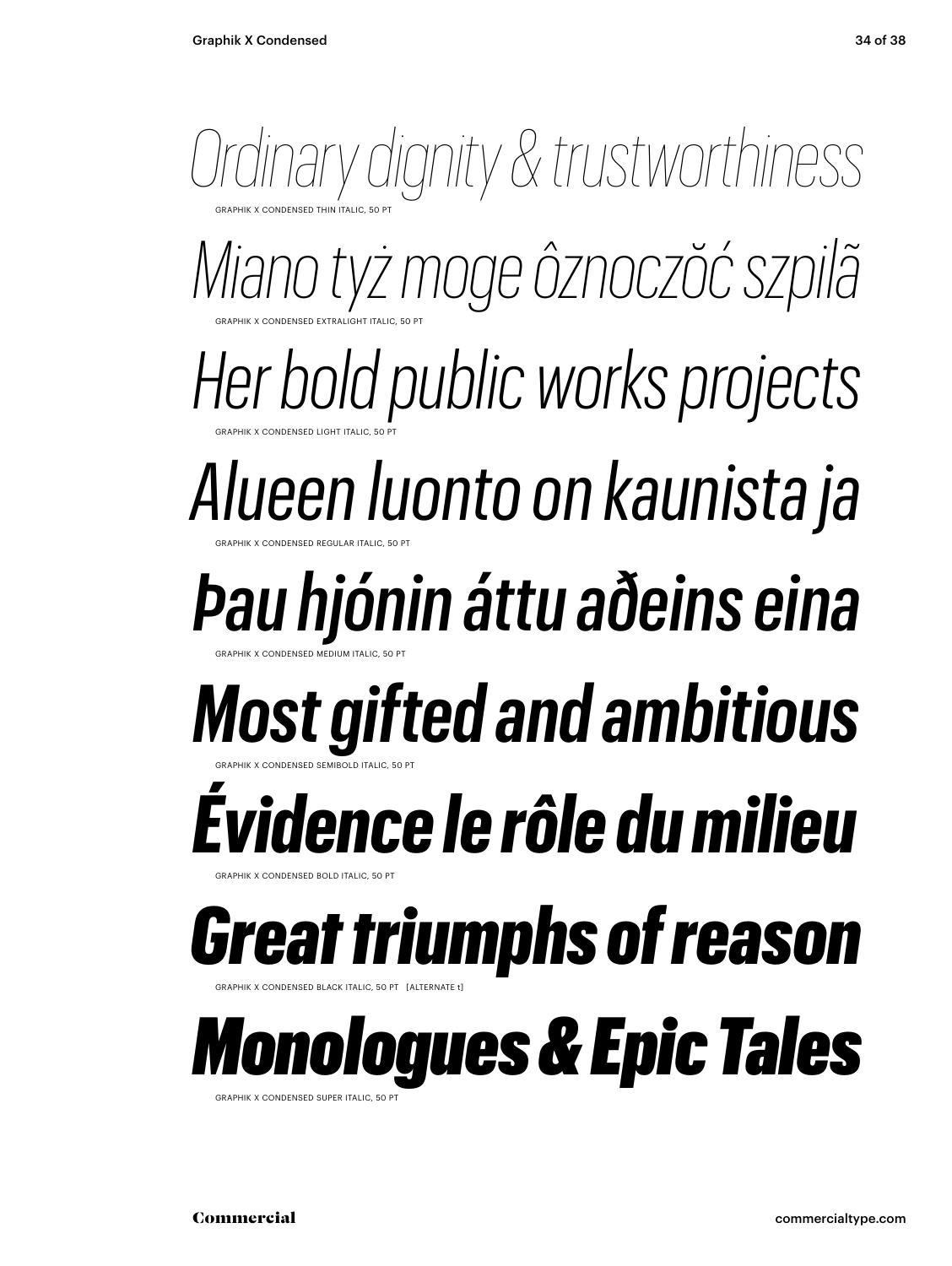| <b>UPPERCASE</b>                             | ABCDEFGHIJKLMNOPQRSTUVWXYZ<br>abcdefghijklmnopqrstuvwxyz                                                                                                                                                                                                                                                                                                                                                                                                                                                                                                               |  |  |  |  |
|----------------------------------------------|------------------------------------------------------------------------------------------------------------------------------------------------------------------------------------------------------------------------------------------------------------------------------------------------------------------------------------------------------------------------------------------------------------------------------------------------------------------------------------------------------------------------------------------------------------------------|--|--|--|--|
| LOWERCASE                                    |                                                                                                                                                                                                                                                                                                                                                                                                                                                                                                                                                                        |  |  |  |  |
| STANDARD PUNCTUATION                         |                                                                                                                                                                                                                                                                                                                                                                                                                                                                                                                                                                        |  |  |  |  |
|                                              |                                                                                                                                                                                                                                                                                                                                                                                                                                                                                                                                                                        |  |  |  |  |
| ALL CAP PUNCTUATION                          | $i\dot{\iota}$ ----()[]{}/ \@«» $\circ$                                                                                                                                                                                                                                                                                                                                                                                                                                                                                                                                |  |  |  |  |
| LIGATURES                                    | ff fi fl                                                                                                                                                                                                                                                                                                                                                                                                                                                                                                                                                               |  |  |  |  |
| PROPORTIONAL LINING<br>default figures       | \$£€¥1234567890¢f%‰ <sup>ao#</sup> °<+=-×÷>≤≈≠±≥'"                                                                                                                                                                                                                                                                                                                                                                                                                                                                                                                     |  |  |  |  |
| PROPORTIONAL OLDSTYLE                        | \$£€¥1234567890                                                                                                                                                                                                                                                                                                                                                                                                                                                                                                                                                        |  |  |  |  |
| <b>TABULAR LINING</b>                        | $$EEY1234567890$ cf%‰ < + = - × ÷ > ≤ ≈ ≠ ≥                                                                                                                                                                                                                                                                                                                                                                                                                                                                                                                            |  |  |  |  |
| TABULAR OLDSTYLE                             | \$£€¥1234567890                                                                                                                                                                                                                                                                                                                                                                                                                                                                                                                                                        |  |  |  |  |
| PREBUILT FRACTIONS                           | $\frac{1}{2}$ $\frac{1}{3}$ $\frac{2}{3}$ $\frac{1}{4}$ $\frac{3}{4}$ $\frac{1}{8}$ $\frac{3}{8}$ $\frac{5}{8}$ $\frac{1}{8}$                                                                                                                                                                                                                                                                                                                                                                                                                                          |  |  |  |  |
| <b>NUMERATORS &amp;</b><br>DENOMINATORS      | $\left  \right. \left  \right. \left  \right. \left  \right. \left  \right. \left  \right. \left  \right. \left  \right. \left  \right. \left  \right. \left  \right. \left  \right. \left  \right. \left  \right. \left  \right. \left  \right. \left  \right. \left  \right. \left  \right. \left  \right. \left  \right. \left  \right. \left  \right. \left  \right. \left  \right. \left  \right. \left  \right. \left  \right. \left  \right. \left  \right. \left  \right. \left  \right. \left  \right. \left  \right. \left  \right. \left  \right. \left  \$ |  |  |  |  |
| <b>SUPERSCRIPT &amp;</b><br><b>SUBSCRIPT</b> | H <sup>1234567890</sup><br>1234567890                                                                                                                                                                                                                                                                                                                                                                                                                                                                                                                                  |  |  |  |  |
| STYLISTIC ALTERNATES                         | at ß ,;""",,, %% GĶĻŅŖŞŢ áăâäàāąåãģķļņŗşţţţţf                                                                                                                                                                                                                                                                                                                                                                                                                                                                                                                          |  |  |  |  |
| <b>ACCENTED UPPERCASE</b>                    | ÁÂÀÄÅÃĂĀĀĄÅÆÆÇĆČĈĊĎĐÉÊÈËĚĒĘĞĜĢĠĦ<br>ĤÍÎÌÏĪJĨĬĴĶŁĹĽĻĿÑŃŇŅŊÓÔÒÖÕŐŌØØŒŔŘRŠŚ<br>\$Ŝ\$ÞŤTŦÚÛÙÜŬŰŪŲŮŨŴŴŴŴÝŶŶ                                                                                                                                                                                                                                                                                                                                                                                                                                                                 |  |  |  |  |
| ACCENTED LOWER CASE                          | áâàäåããāąåææçćčĉcďđðéêèëěeeğĝģġħhií<br>îlïijîĭĵjķłĺľļŀñńňn'nŋóôòöõőōøøœŕřŗßšśşŝşþťţ<br>túûùüŭűūyůũẃŵẁẅýŷỳÿijžźż                                                                                                                                                                                                                                                                                                                                                                                                                                                        |  |  |  |  |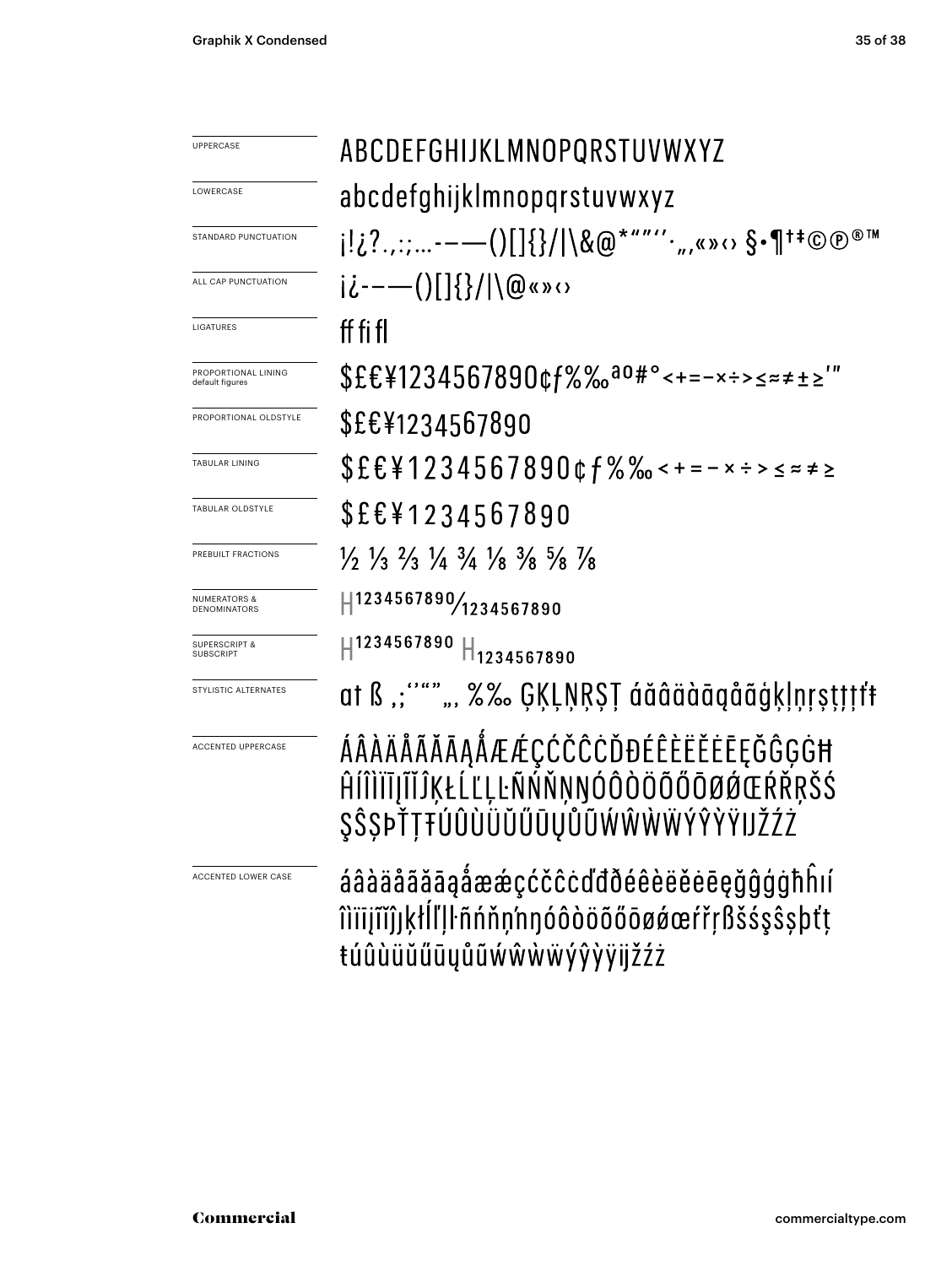| <b>UPPERCASE</b>                             | ABCDEFGHIJKLMNOPQRSTUVWXYZ                                                                                                                                                                                                                                                                                                                                                                                                              |
|----------------------------------------------|-----------------------------------------------------------------------------------------------------------------------------------------------------------------------------------------------------------------------------------------------------------------------------------------------------------------------------------------------------------------------------------------------------------------------------------------|
| LOWERCASE                                    | abcdefghijklmnopqrstuvwxyz                                                                                                                                                                                                                                                                                                                                                                                                              |
| STANDARD PUNCTUATION                         | $i_{i}[i_{i} \ldots --(1)]$ $\{i_{i}\}$ $\setminus$ $\setminus$ $\setminus$ $\setminus$ $\setminus$ $\setminus$ $\setminus$ $\setminus$ $\setminus$ $\setminus$ $\setminus$ $\setminus$ $\setminus$ $\setminus$ $\setminus$ $\setminus$ $\setminus$ $\setminus$ $\setminus$ $\setminus$ $\setminus$ $\setminus$ $\setminus$ $\setminus$ $\setminus$ $\setminus$ $\setminus$ $\setminus$ $\setminus$ $\setminus$ $\setminus$ $\setminus$ |
| ALL CAP PUNCTUATION                          | $i\dot{\zeta}$ ----()[]{}/ \@«» $\omega$                                                                                                                                                                                                                                                                                                                                                                                                |
| <b>LIGATURES</b>                             | ff fi fl                                                                                                                                                                                                                                                                                                                                                                                                                                |
| PROPORTIONAL LINING<br>default figures       | $$EE41234567890$ cf%‰ <sup>ao#</sup> °<+=-x÷>≤≈≠±≥'"                                                                                                                                                                                                                                                                                                                                                                                    |
| PROPORTIONAL OLDSTYLE                        | \$£€¥1234567890                                                                                                                                                                                                                                                                                                                                                                                                                         |
| <b>TABULAR LINING</b>                        | $$EEY1234567890$ cf%‰ < + = - x ÷ > ≤ ≈ ≠ ≥                                                                                                                                                                                                                                                                                                                                                                                             |
| <b>TABULAR OLDSTYLE</b>                      | \$£€¥1234567890                                                                                                                                                                                                                                                                                                                                                                                                                         |
| PREBUILT FRACTIONS                           | $\frac{1}{2}$ $\frac{1}{3}$ $\frac{2}{3}$ $\frac{1}{4}$ $\frac{3}{4}$ $\frac{1}{8}$ $\frac{3}{8}$ $\frac{5}{8}$ $\frac{1}{8}$                                                                                                                                                                                                                                                                                                           |
| <b>NUMERATORS &amp;</b><br>DENOMINATORS      | 41234567890/1234567890                                                                                                                                                                                                                                                                                                                                                                                                                  |
| <b>SUPERSCRIPT &amp;</b><br><b>SUBSCRIPT</b> | H1234567890 H1234567890                                                                                                                                                                                                                                                                                                                                                                                                                 |
| STYLISTIC ALTERNATES                         | at ß "; """ ", %‰ ĢĶĻŅŖŞŢ áăâäàāgåãģķļņŗṣṭţţţf                                                                                                                                                                                                                                                                                                                                                                                          |
| <b>ACCENTED UPPERCASE</b>                    | ÁÂÀÄÅÃĂĀĀĄÅÆÆÇĆČĈĊĎĐÉÊÈËĔĒĘĞĜĢĠĦ<br>ĤÍÎÌĬĪJĨĬĴĶŁĹĽĻĿÑŃŇŅŊÓÔÒÖÕŐŌØØŒŔŘŖŠŚ<br>\$\$\$ÞŤTŦÚÛÙÜŬŰŨŪŮŨŴŴŴŴŶŶŶŸ                                                                                                                                                                                                                                                                                                                                |
| <b>ACCENTED LOWER CASE</b>                   | áâàäåãããąåææçćčĉcďđðéêèëěēeğĝģġħĥií<br>îìïījĩĭĵıķłĺľļŀñńňņ'nŋóôòöõőōøǿœŕřŗßšśşŝşþťț<br>túûùüŭűūyůũŵŵẁẅýŷỳÿijžźż                                                                                                                                                                                                                                                                                                                         |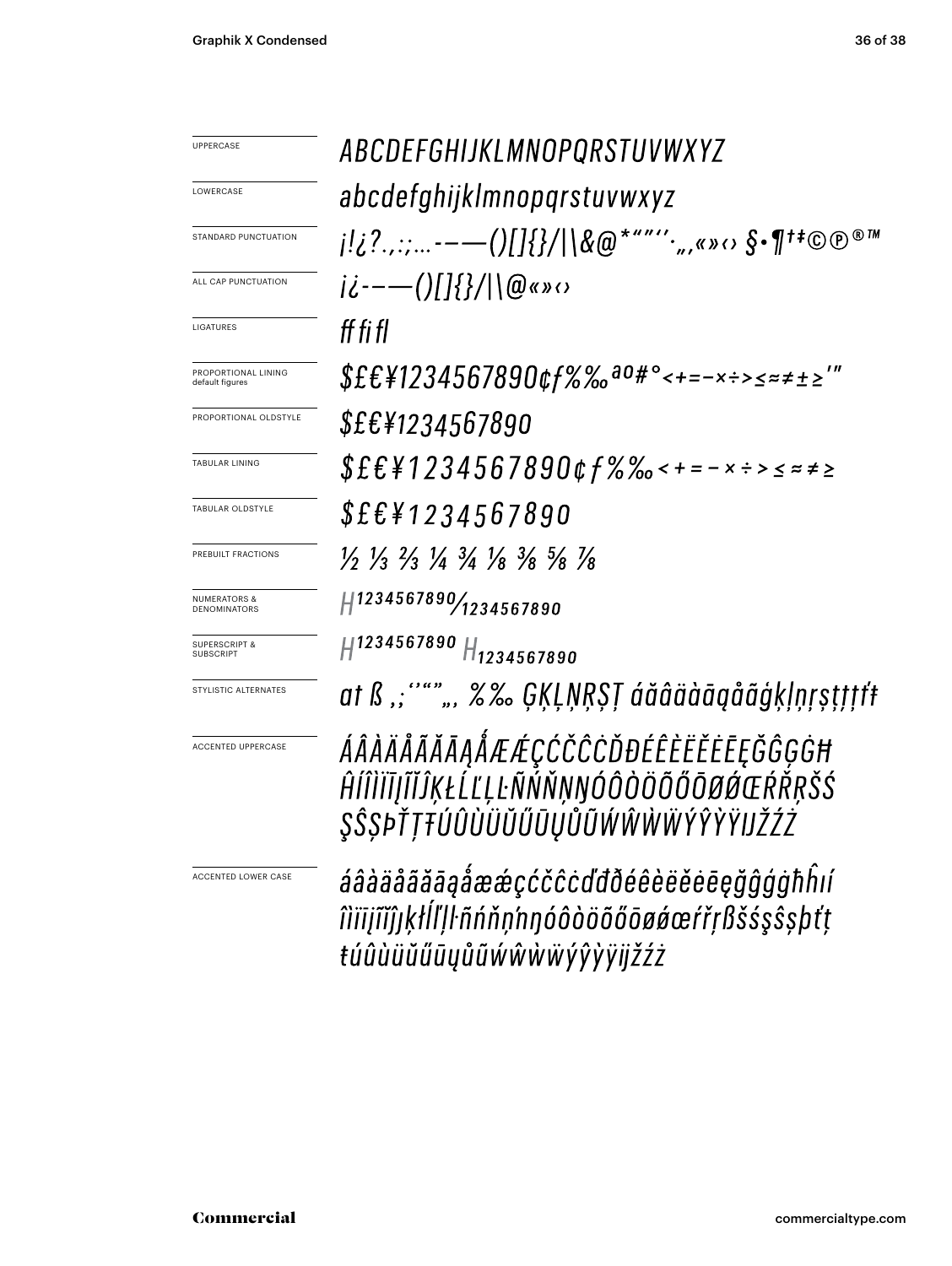| <b>OPENTYPE FEATURES</b><br>FAMILY WIDE               | <b>DEACTIVATED</b>                  |                                      | <b>ACTIVATED</b>                                   |                                   |
|-------------------------------------------------------|-------------------------------------|--------------------------------------|----------------------------------------------------|-----------------------------------|
| ALL CAPS<br>opens up spacing, moves<br>punctuation up | $\zeta$ 500 Fish & «Chips» @ £4.65? |                                      | ¿500 FISH & «CHIPS» @ £4.65?                       |                                   |
| PROPORTIONAL LINING<br>default figures                | Sale Price:<br>Originally:          | \$3,460 €1,895<br>\$7,031 £9,215     | Sale Price:<br>Originally:                         | \$3,460 €1,895<br>\$7,031 £9,215  |
| PROPORTIONAL OLDSTYLE                                 | Sale Price:<br>Originally:          | \$3,460 €1,895<br>\$7,031 £9,215     | Sale Price:<br>Originally:                         | $$3,460$ £1,895<br>\$7,031 £9,215 |
| TABULAR LINING                                        | Sale Price:<br>Originally:          | \$3,460 €1,895<br>\$7,031 £9,215     | Sale Price:<br>Originally:                         | \$3,460 €1,895<br>\$7,031 £9,215  |
| TABULAR OLDSTYLE                                      | Sale Price:<br>Originally:          | \$3,460 €1,895<br>\$7,031 £9,215     | Sale Price:<br>Originally:                         | $$3,460$ £1,895<br>\$7,031 £9,215 |
| <b>FRACTIONS</b><br>ignores numeric date format       | 21/03/10 and 21/18 460/920          |                                      | 21/03/10 and 21/ <sub>18</sub> 460/ <sub>920</sub> |                                   |
| SUPERSCRIPT/SUPERIOR                                  | $x158 + y23 \times z18 - a4260$     |                                      | $X^{158} + Y^{23} \times Z^{18} - Z^{4260}$        |                                   |
| SUBSCRIPT/INFERIOR                                    | $x158 \div y23 \times z18 - a4260$  |                                      | $X_{158} \div Y_{23} \times Z_{18} - A_{4260}$     |                                   |
| DENOMINATOR<br>for making arbitrary fractions         |                                     | 0123456789 0123456789                | 0123456789 0123456789                              |                                   |
| <b>NUMERATOR</b><br>for making arbitrary fractions    |                                     | 0123456789 0123456789                | 0123456789 0123456789                              |                                   |
| LANGUAGE FEATURE<br>Română (Romanian) s accent        |                                     | <b>INSUSI</b> constiința științifice | INSUȘI conștiința științifice                      |                                   |
| <b>OPENTYPE FEATURES</b><br>ROMAN & ITALIC            | <b>DEACTIVATED</b>                  |                                      | <b>ACTIVATED</b>                                   |                                   |
| STYLISTIC SET 01<br>alternate a                       |                                     | Myriad visual accompaniments         | Myriad visual accompaniments                       |                                   |
| STYLISTIC SET 02<br>alternate t                       |                                     | Intent on this Beckettian reality    | Intent on this Beckettian reality                  |                                   |
| STYLISTIC SET 03<br>alternate ß                       |                                     | Die vier größten Bundesstraßen       | Die vier größten Bundesstraßen                     |                                   |
| STYLISTIC SET 05<br>rounded commas and quotes         |                                     | "Good; let's start, then," he said   | "Good; let's start, then," he said                 |                                   |

STYLISTIC SET 06 circular % ‰

STYLISTIC ALTERNATES Illustrator/Photoshop

 $\sim$  0000; let s start, then, The said  $\sim$  0000; let s start, then, Yields of 79‰ on only 3% down Yields of 79‰ on only 3% down National availability planmäßig National availability planmäßig

Commercial commercialtype.com